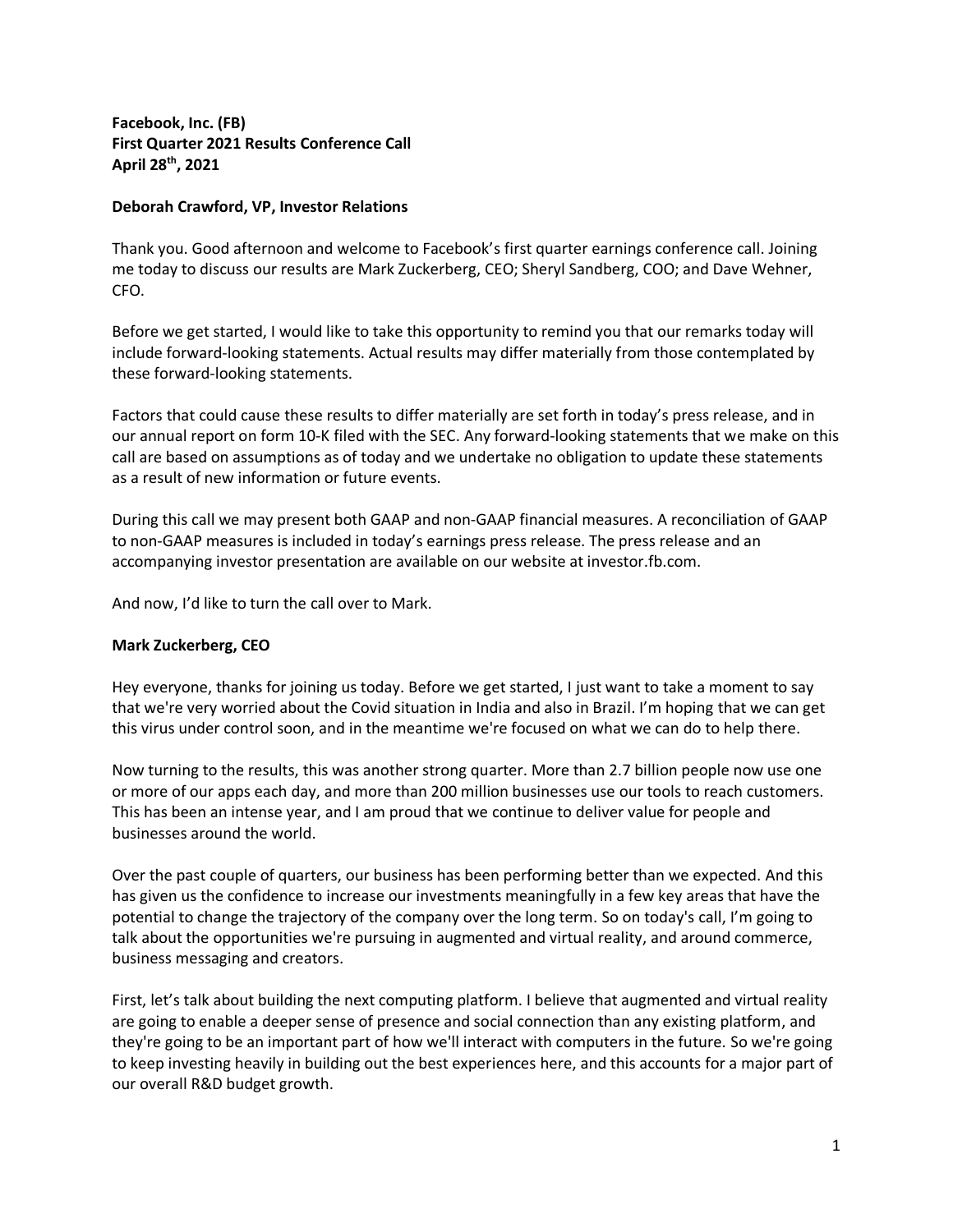Quest 2 is doing better than we expected, even after the holiday season. We continue to see good engagement, and we keep shipping updates that make Quest better and better, including Air Link which enables wireless streaming of games and content from PCs and support for 120Hz refresh rates.

Achieving Quest's high quality in a wireless form factor has been a major breakthrough. Having wires wrapped around you just really breaks the sense of presence and immersion. The technology to deliver a great experience wirelessly is very advanced, and most companies aren't going to be able to deliver this, but we believe that it is the minimum bar for a high quality experience.

This quarter we also shared more about our future investments, including neural interfaces for interacting with AR. And we started testing our new avatar system, which will be a key part of how people express themselves and connect.

One interesting trend is that we're seeing the app ecosystem broaden out beyond games into other categories as well. The most used apps are social, which fits our original theory for why we wanted to build this platform in the first place. We're also seeing productivity and even fitness apps. For example, we launched a tool so people can subscribe to services like FitXR to do boxing and dancing in VR just like they would for biking on Peloton.

We introduced App Lab so developers can ship early versions of their apps directly to consumers without having to go through the Oculus Store. Between App Lab and streaming from PCs, we're pioneering a much more open model of app store than what's currently available on phones today.

Over time, I expect augmented and virtual reality to unlock a massive amount of value both in people's lives and the economy overall. There's still a long way to go here, and most of our investments to make this work are ahead of us. But I think the feedback we're getting from our products is giving us more confidence that our prediction for the future here will happen and that we're focusing on the right areas.

Beyond AR and VR, I want to call out some of the other long term opportunities that we're really focused on, especially in commerce and business messaging.

Commerce has been growing on our services for a while, but it has become a lot more important as the pandemic has accelerated a broader shift towards businesses moving online. In the last year, we've seen online storefronts stay open even when physical stores closed, and going forward online commerce will continue to offer an increasingly personalized and convenient experience.

Commerce ads continue to do very well and drive a meaningful amount of our overall business. We built Marketplace into one of world's leading services for people to buy and sell, and I am pleased to share today that more than 1 billion people visit Marketplace each month. Now we're investing in building for the future of commerce. We launched Shops last year, and as I recently shared, there are now more than 1 million monthly active Shops and over 250 million monthly Shops visitors.

We're also focused on building more native commerce tools across our apps. We recently updated WhatsApp Catalogs so businesses can keep them updated from their computers and to include what's in stock. We launched carts on WhatsApp last year and people have used them to send orders more than 5 million times.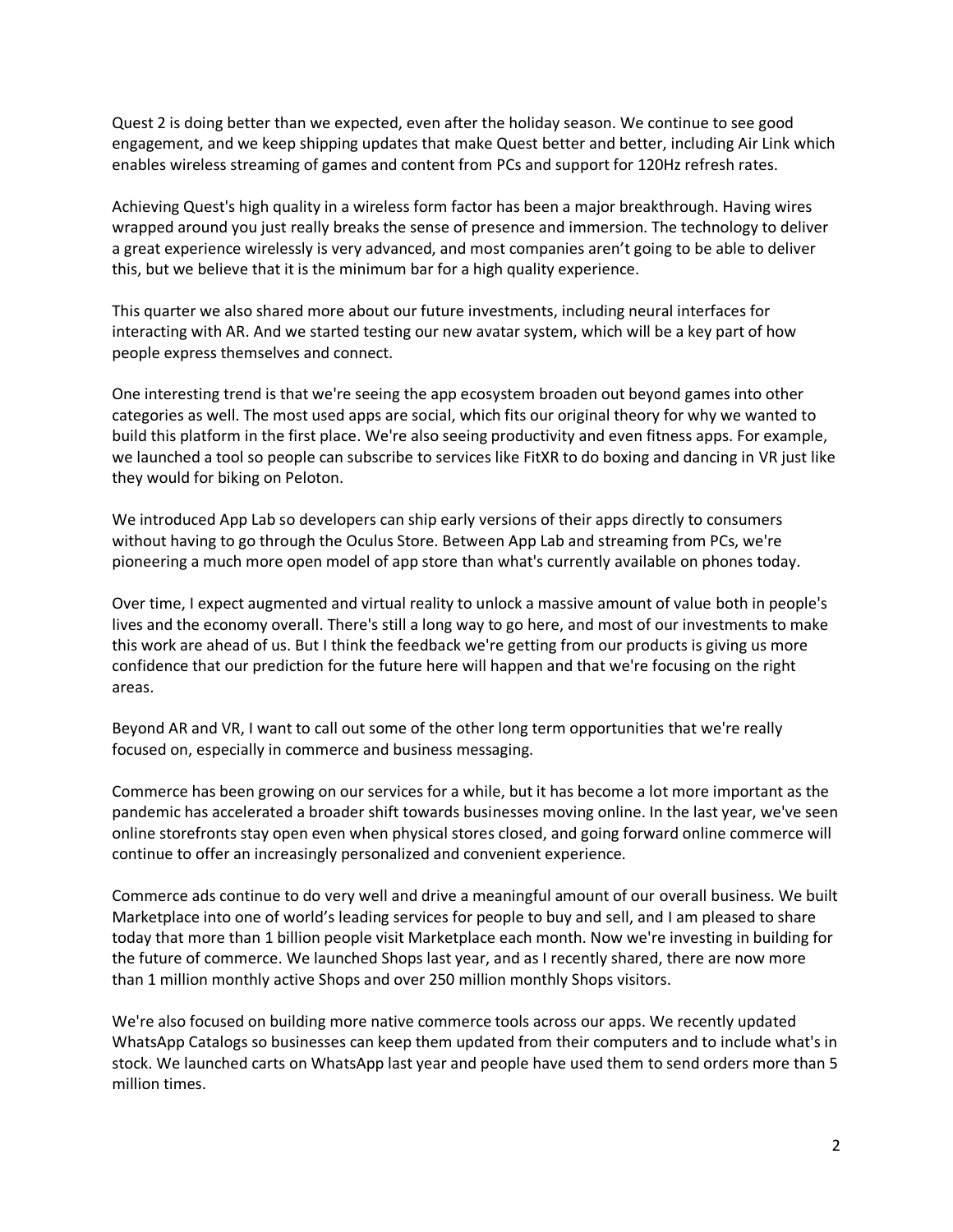We're also building out broader infrastructure to support commerce -- everything from payments to customer service and support. WhatsApp payments is now live in India and we've gotten approval in Brazil to launch shortly too.

We're starting to see a meaningful shift in the way that people communicate with businesses. For a lot of people, online commerce is less about websites and Shops and more about messaging. People want to get support and make purchases right from a chat. Smaller businesses want to show their products and take orders via messages, and larger businesses want reliable and secure infrastructure to communicate with their customers.

Businesses using the WhatsApp Business API are already sending more than 100 million messages per day. Over the last year, during the height of Covid, total daily conversations between people and businesses on Messenger and Instagram grew by more than 40%. More than 3 million advertisers are already using "Click-to-Message" ads to direct people to Messenger, and since we introduced "Click-to-WhatsApp" ads nearly 1 million advertisers have already started using them too. Now the next step here is we're going to make it possible to create them from directly within the WhatsApp Business app.

The next step is to make it easier for businesses to adopt all these services, and to give them tools that can handle messages and customer relationships. Our acquisition of Kustomer is going through regulatory approvals and we're looking forward to offering businesses a native way to manage their customer relationships on our platforms.

I want to be clear that we have a long way to go to build out a full-featured commerce platform across our services, and this is a multi-year journey, but I am very committed to getting there. This modern commerce system is going to bring together a number of areas where we either already have strong offerings – like in ads, community tools, and messaging -- with areas like Shops, business messaging, and payments that we're focused on ramping up now.

As part of this, we're also investing more in building out better customer support for our products. For the last several years we've focused a lot on content moderation and privacy work, and I view customer support as the next pillar of the trust and safety work for our services.

The last area that I want to discuss today is around creators. I think that a positive vision for the future of the economy is one where more people get to do creative work that they enjoy rather than jobs that they don't. To get there, we need to build out the creative and monetization tools to support this creator economy.

People create an incredibly diverse set of content across our services -- from long form writing to live conversations to documentaries and augmented reality filters. Our goal is to support the full range of human expression, and to be the best platform for millions of creators to make a living.

Part of this is going to be delivering a suite of tools and products that span all the ways people want to create and consume content. I believe that at the intersection of every media type and every audience size, there is a compelling experience to build. For example, I recently discussed our audio roadmap. We already support audio calls for private audio communication, but now we're also building out Live Audio Rooms, which we think will be especially useful for groups and communities, we're building Soundbites for sharing and consuming short-form audio clips broadly, and we're supporting podcasts for sharing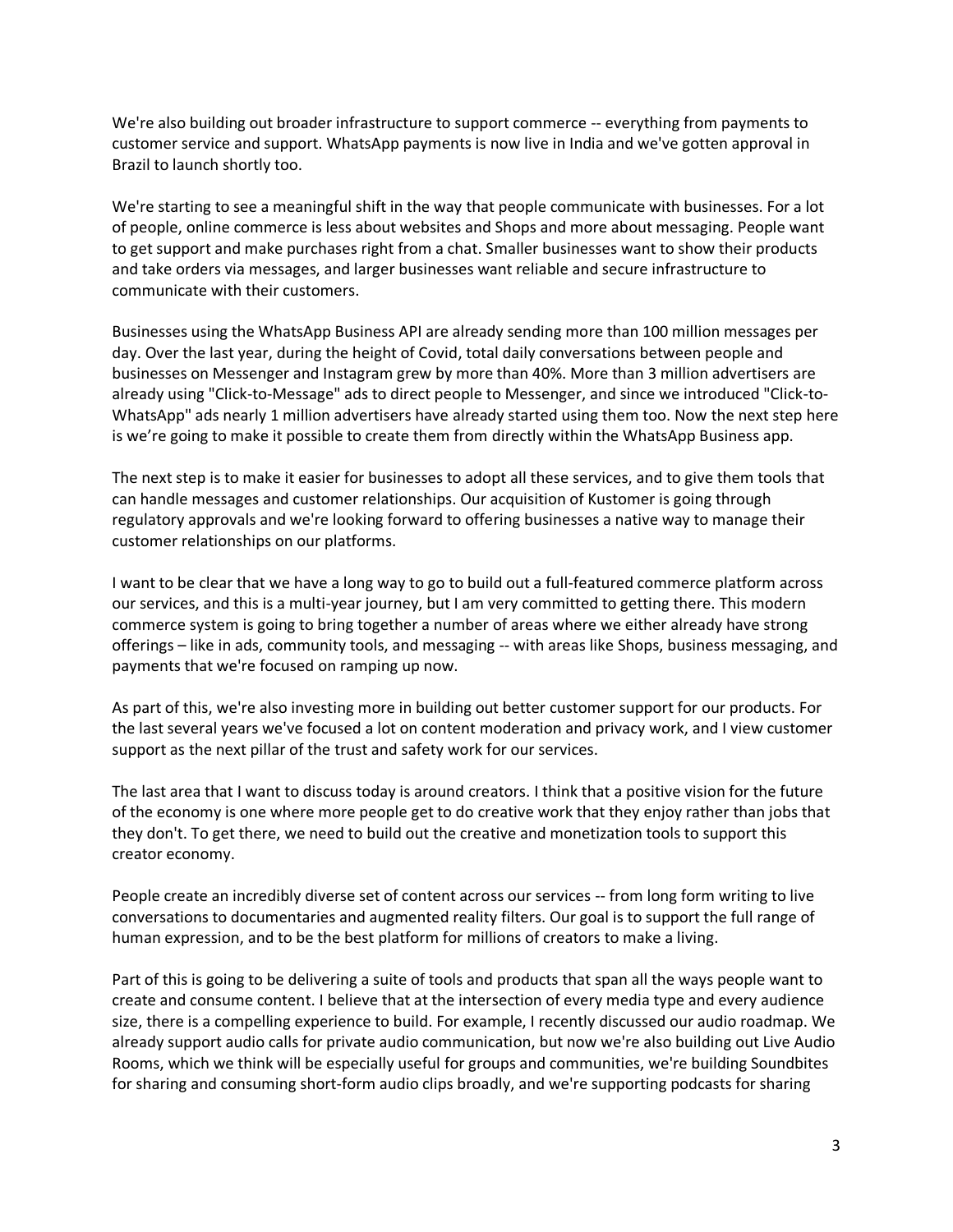and listening to long-form audio. We're also partnering with Spotify to launch a music player in the Facebook app.

We also need to connect these experiences with easy options for monetization -- whether that's subscriptions, tipping, or enabling creators to give product recommendations and enable commerce. With Instagram and Facebook, we have a unique ability to bring creators and commerce together, and we will share more on that later this year.

Together, these efforts -- around creators, commerce and the next computing platform -- are a few of the big areas that we are doubling down on going forward. In each of these, there's a unique opportunity to help people connect in deeper ways and to support a stronger economy for everyone. I'm optimistic that our work in all of these areas will help accelerate some of the positive emerging trends that we're seeing in the world.

And now, I'm going to hand it over to Sheryl.

## **Sheryl Sandberg, COO**

Thanks Mark, and hi everyone. I hope you're all safe and healthy.

This was a really strong quarter for our business. Our total revenue for Q1 was \$26.2 billion, which is a 48% year-over-year increase. We've seen good growth in all regions, and we continue to see strong results in verticals that have performed well during the pandemic, like E-commerce, Retail and CPG.

Our performance has been driven in large part by the continued digital transformation as more and more businesses shift online. For years, we've invested in products and tools to support this shift, and these investments have helped many businesses reinvent themselves during the pandemic.

One of the best parts of my job is I get to meet SMB owners and hear what's on their minds. Many of them tell me how they've used Facebook to adapt and grow. At a virtual roundtable with SMBs from Detroit this quarter I spoke to La'Asia Johnson, who runs an all-natural skincare company called Elle Jae Essentials. When Covid hit and she had to close her store, she started a Facebook Group called The Garden, which now has more than 1,000 members. They give her product ideas, and when she makes the products they suggest – as she says it – they sell quicker than she can keep them on the shelves. By pivoting online she's been able to replace all of the income that she lost from her store.

I also spoke to Ita Reyes, who runs a yoga studio in nearby Ann Arbor. She started doing outdoor classes during the pandemic and needed to get the word out. She couldn't afford to advertise to everyone in the city, and not everyone in the city wants to do yoga – so she uses personalized ads. This enables her to advertise to people in the area who are interested in yoga or meditation. It's all done in a privacyprotected way – we show her ad to those people, and we don't share their information with her. And then they sign up for her classes.

Like everyone else, the business owners I talk to want to know what will happen next. Many are all-in online – so even when things reopen fully they want to be able to do more online than they did before. So understandably they're asking us what we're doing to help them, not just now but over the long run. Part of the answer is continuing to improve our tools and products and creating new ones to suit their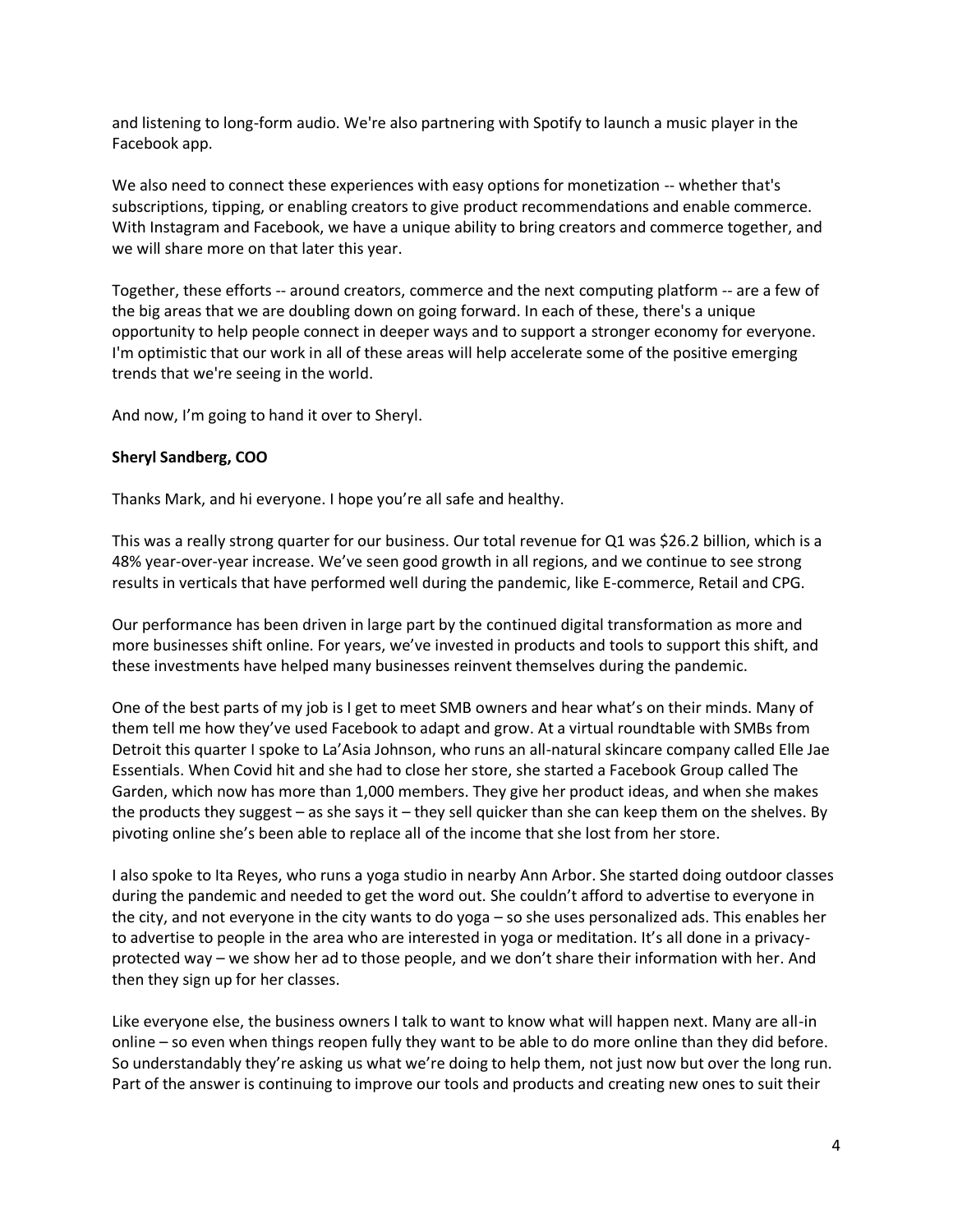needs. And part of it is helping them navigate the headwinds that are coming down the line, whether it's the iOS14 changes or potential regulation.

On the first part – tools and products. We're all-in too. From day one of Covid, we fast-tracked our work to help people buy and sell online. Initially, we focused on getting the experience right for sellers. As Mark said, we launched Shops nearly a year ago. We've continued to develop new features to help personalize the shopping experience and worked with partners to make transactions as seamless as possible. And we've created new formats, like Live Shopping, which bring to life the unique commerce experiences our platforms can offer.

Now we're equally focused on getting the experience right for consumers. We're rolling out the Shop tab in more countries and exploring new immersive formats, like Product Tags and Drops stickers, that enable more people to shop with creators and brands they love.

We're also constantly developing and improving our ad products to help businesses reach people where they are and get the best possible return on investment. We continue to see strong growth in Stories ads and video ads, which we've invested in heavily. We've also seen strong growth across ads in Facebook Watch, which now has more than 1.25 billion people visiting every month. As the number of people watching video grows, we're developing more opportunities for businesses and creators to reach them. We're expanding Paid Online Events to more countries. We're enabling more people to run instream ads, including in Live videos. And we're developing ads in short-form videos, where we're testing the ability for content creators to monetize their Facebook Stories with ads that look like stickers.

On the second part – headwinds. Yes, there are challenges coming to personalized advertising and we've been pretty open about that. We're doing a huge amount of work to prepare. We're working with our customers to implement Apple's API and our own Aggregated Events Measurement API to mitigate the impact of the iOS14 changes. We're rebuilding meaningful elements of our ad tech so that our system continues to perform when we have access to less data in the future. And we're part of long-term collaborations with industry bodies like the W3C on initiatives like privacy enhancing technologies that provide personalized experiences while limiting access to people's information.

It's also on us to keep making the case that personalized advertising is good for people and businesses, and to better explain how it works so that people realize that personalized ads are privacy-protective.

Small businesses don't have to understand the alphabet soup of acronyms they'll need to comply with, but they do need to have confidence that they can still use our tools to reach the people who want to buy what they're selling in a privacy-safe way. We're confident they can, and that they can continue to get great results as digital advertising evolves.

With the roll-out of vaccines, there's reason to be hopeful. But the pandemic is still causing real heartbreak and real hardship for people in many countries – and in particular, like Mark, my thoughts are with our friends and colleagues in India and Brazil right now. If the last year has taught us anything, it's to not make assumptions, and to not expect things to get better for everyone at the same time. Whatever happens, we'll continue to keep people connected, support the public health response, and invest in ways to support businesses now and in the long-term.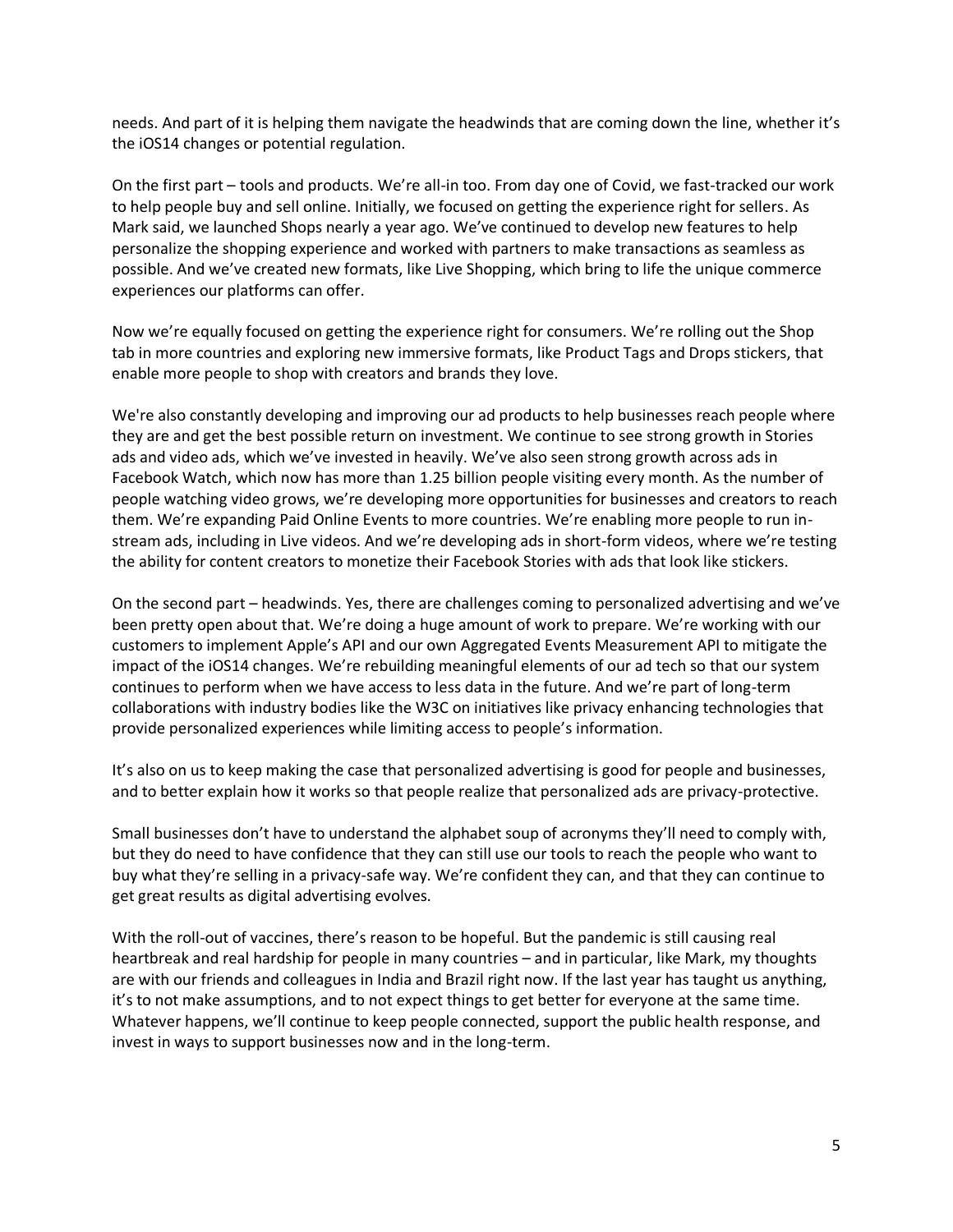I want to close by saying how grateful I am to all the businesses who work with us – big and small – who we learn from every day. And to our incredible teams who have supported millions of businesses through this turbulent time and set them up for success now and in the future.

Now, over to Dave.

## **Dave Wehner, CFO**

Thanks Sheryl and good afternoon everyone.

Q1 was a strong quarter for our business, driven by the sustained growth in the digital economy and our continued success in helping businesses engage with consumers across our services.

Let's begin with our community metrics.

We estimate that approximately 2.7 billion people used at least one of our services on a daily basis in March, and that approximately 3.4 billion people used at least one on a monthly basis. Note that these Q1 Family metrics reflect new data from recent user surveys. Further details on our family metrics are included in the earnings slides on our IR website.

Our global community continued to grow even as we lapped elevated user growth in the first quarter of last year related to the pandemic. Facebook daily active users reached 1.88 billion, up 8% or 144 million compared to last year. DAUs represented approximately 66% of the 2.85 billion monthly active users in March. MAUs grew by 250 million or 10% compared to last year.

Turning to the financials. All comparisons are on a year-over-year basis unless otherwise noted.

Q1 total revenue was \$26.2 billion, up 48% or 44% on a constant currency basis. We benefited from a currency tailwind and had foreign exchange rates remained constant with Q1 of last year, total revenue would have been \$706 million lower. Q1 ad revenue was \$25.4 billion, up 46% or 42% on a constant currency basis.

The growth in advertising revenue was largely driven by continued strength in product verticals such as online commerce. Growth was broad-based across all advertiser sizes, with particular strength from small and medium-sized advertisers. Our year-over-year ad revenue growth also benefited from lapping pandemic-related demand headwinds experienced during March of last year.

On a user geography basis, ad revenue growth accelerated in all regions. Growth was strongest in Europe at 53%. Rest of World, Asia-Pacific, and the US & Canada grew 47%, 46%, and 42%, respectively. Europe and Asia-Pacific benefited from currency tailwinds while Rest of World continued to face currency headwinds.

In Q1, the total number of ad impressions served across our services increased 12% and the average price per ad increased 30%. Impression growth was driven by both Instagram and Facebook. The increase in average price per ad was driven primarily by lapping depressed pricing levels from one year ago as well as strong advertiser demand.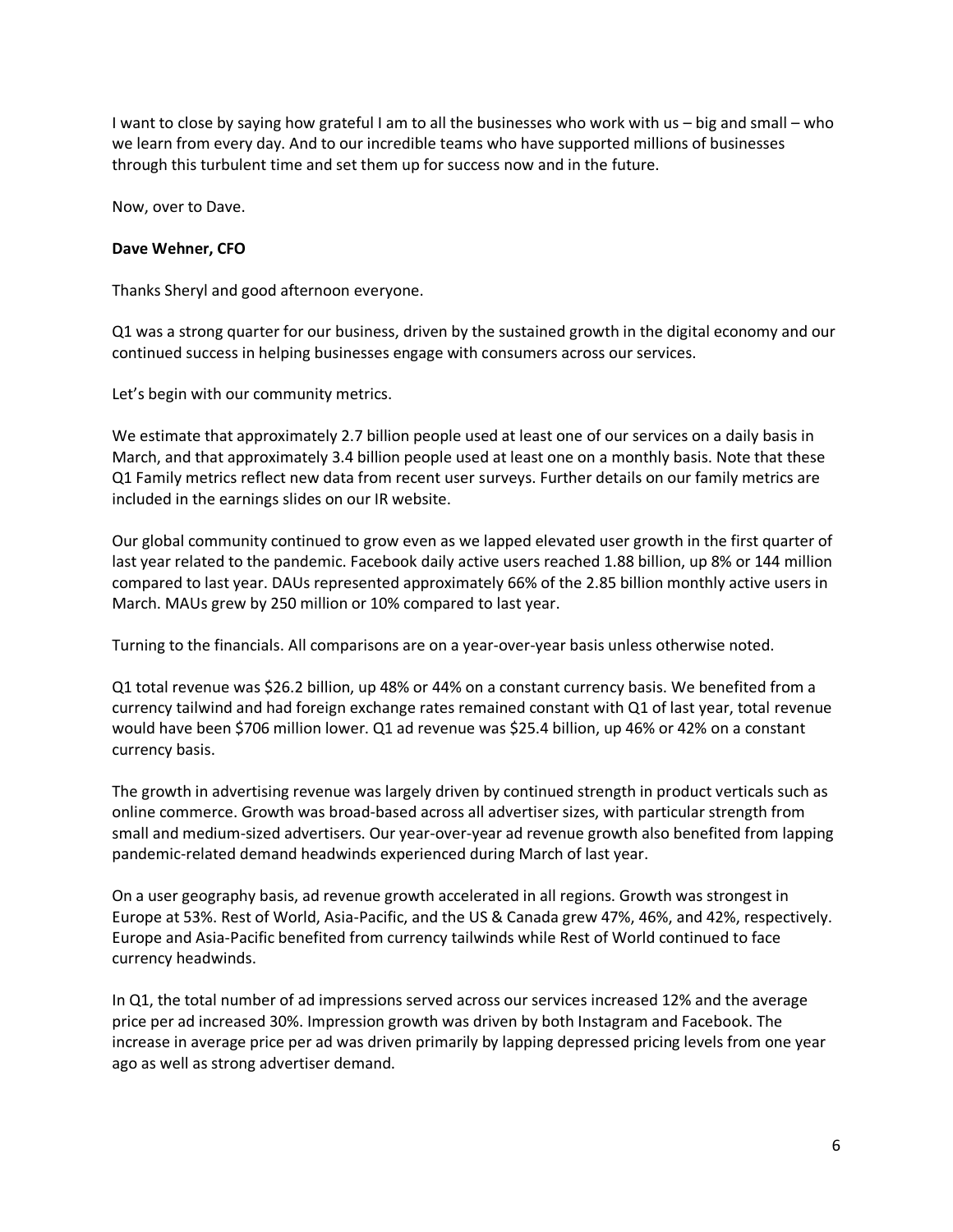Other revenue was \$732 million, up 146%, driven by continued strong Quest 2 sales. We've been encouraged by the sustained strength we're seeing with sales of Quest 2 since its October launch.

Turning now to expenses.

Q1 total expenses were \$14.8 billion, up 25% compared to last year. In terms of the specific line items:

- Cost of revenue increased 48%, driven mostly by core infrastructure investments, hardware costs related to Quest 2 sales and payments to partners.
- R&D increased 29%, driven mostly by hiring to support our core products and consumer hardware efforts.
- Marketing & Sales increased 2%, with growth in hiring partially offset by lower marketing spend.
- Lastly, G&A expenses increased 2%, with growth in employee-related costs partially offset by lapping higher bad debt expenses related to COVID in the first quarter of last year.

We added over 2,000 net new hires in Q1, primarily in technical functions. We ended the quarter with over 60,600 full-time employees, up 26% compared to last year.

First quarter operating income was \$11.4 billion, representing a 43% operating margin. Our tax rate was 17%. Net income was \$9.5 billion or \$3.30 per share.

Capital expenditures including capital leases were \$4.4 billion, driven by investments in data centers, servers, network infrastructure and office facilities.

Free cash flow was \$7.8 billion. We repurchased \$4.1 billion of our Class A common stock in the first quarter and we ended the quarter with \$64.2 billion in cash and marketable securities.

In terms of sustainability, I'm pleased to report that Facebook's global operations have now reached net zero emissions and are 100% supported by renewable energy. This is an important milestone for our business, but we also recognize there is more work to do in the years ahead, and we remain committed to our next goal of decarbonizing our entire value chain in 2030. Additional information on our ongoing efforts across environmental, social and governance areas can be found in our recently filed Proxy Statement.

Turning now to the outlook.

We are pleased with the strength of our advertising revenue growth in the first quarter of 2021, which was driven by a 30% year-over-year increase in the average price per ad and a 12% increase in the number of ads delivered. We expect that advertising revenue growth will continue to be primarily driven by price during the rest of 2021.

We expect second quarter 2021 year-over-year total revenue growth to remain stable or modestly accelerate relative to the growth rate in the first quarter of 2021 as we lap slower growth related to the pandemic during the second quarter of 2020. In the third and fourth quarters of 2021, we expect yearover-year total revenue growth rates to significantly decelerate sequentially as we lap periods of increasingly strong growth.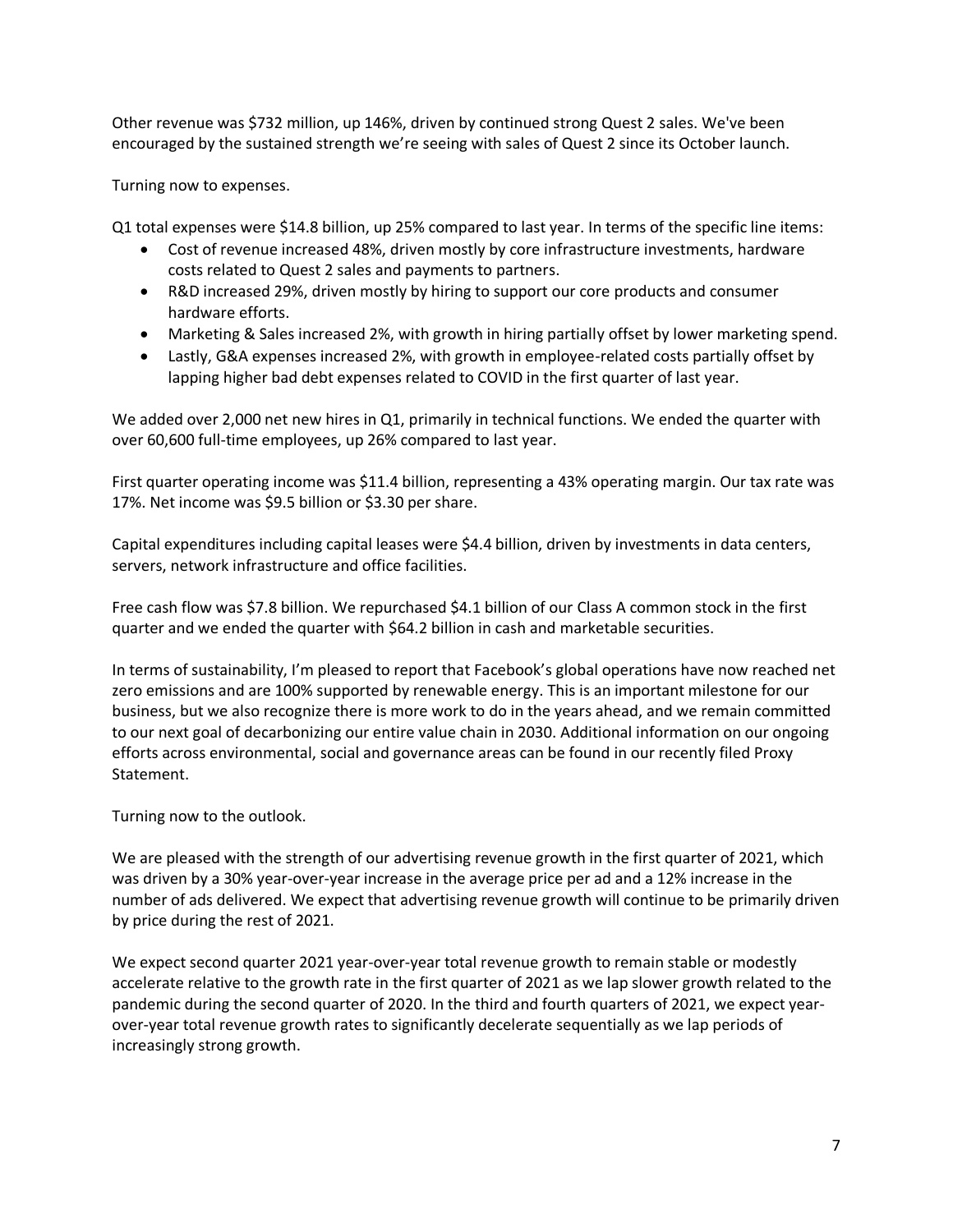We continue to expect increased ad targeting headwinds in 2021 from regulatory and platform changes, notably the recently-launched iOS 14.5 update, which we expect to begin having an impact in the second quarter. This is factored into our outlook.

There is also continuing uncertainty around the viability of transatlantic data transfers in light of recent European regulatory developments, and like companies across a wide range of industries, we are closely monitoring the potential impact on our European operations as these developments progress.

Turning now to expenses.

We expect 2021 total expenses to be in the range of \$70-73 billion, updated from our prior outlook of \$68-73 billion. The year-over-year growth in expenses is driven by investments in technical and product talent, infrastructure, and consumer-related costs. We remain committed to investing for long-term growth and our expense outlook reflects the underlying strength of our business and the compelling investment opportunities we see across our products, including consumer hardware.

We expect 2021 capital expenditures to be in the range of \$19-21 billion, down from our prior estimate of \$21-23 billion. Our capital expenditures are driven primarily by our investments in data centers, servers, network infrastructure, and office facilities.

Turning now to tax. We continue to expect our full-year 2021 tax rate to be in the high-teens.

In closing, the pandemic during the past year has presented some incredible challenges to our global community. During this time, we have worked to help both businesses and consumers stay connected. We remain focused on helping people and businesses navigate the transition out of the pandemic as more regions reopen.

With that, France, let's open up the call for questions.

- Operator: Thank you. We will now open the lines for a question and answer session. To ask a question, please press "one" followed by the "four" on your touchtone phone. Please pick up your handset before entering your request to ensure clarity. If you are streaming today's call, please mute your computer speakers. Our first question will be from the line of Brian Nowak with Morgan Stanley. Please go ahead.
- Brian Nowak: Thanks for taking my question. I have two. The first one, just curious for a little self report card, if you will, around our own commerce. You made a lot of progress, around a million shops, 250 million shop visitors. Where would you say you've made the most progress for advertisers and merchants so far?

And then as you sort of look into the back half and into '22, what are the biggest areas of innovation that you're really focused on to continue to grow that number? Maybe talk about non-advertising monetization optionality.

And the second one I had is around as we -- I know it's early in the reopening, but would be curious just to hear about what you're seeing from an engagement or time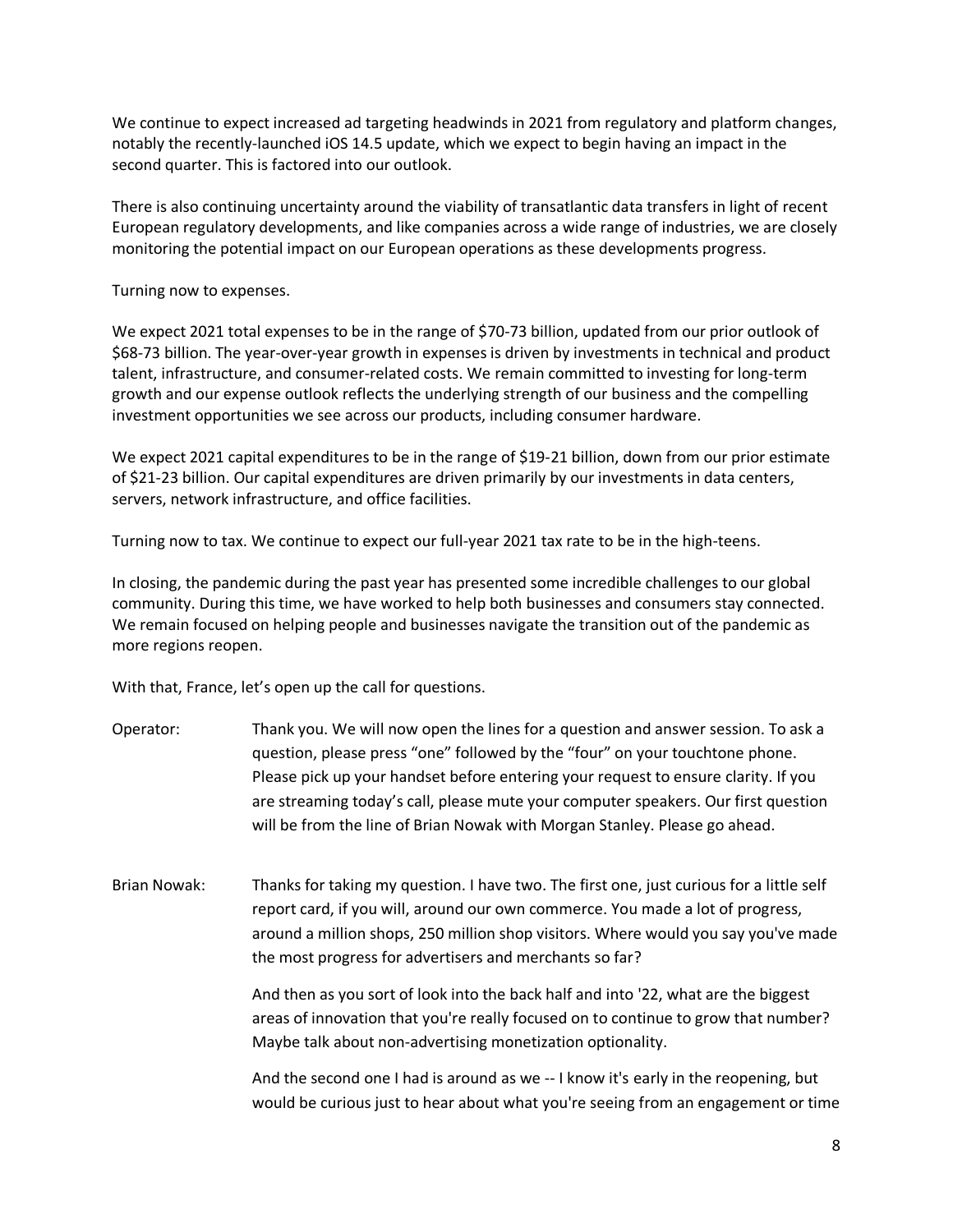spent perspective of your user base in the areas of the world that are a little more reopened and how you're thinking about that in the back half?

Sheryl Sandberg: I can start on the first. So there's a lot of commerce activity on our platform already. People really discover lots of products through our Feed and ad Stories -- through our Feed and Stories ads.

> It's been our largest ad vertical. COVID really accelerated it, but it's been one of the fastest-growing verticals we've had over the last 5 years, and we believe that Facebook drives hundreds of billions of dollars of off-site e-commerce GMV today through our ads business.

So we've certainly made a ton of progress there. And our goals going forward are, we want to continue to be the very best place to advertise. We're going to have to do work to do that, as I mentioned in my remarks, that we can still use data in a privacy-safe way, get the right ads to the right person at the right time, but we think we are market leaders here.

The other work we're doing, and Mark talked about it in his remarks and I did as well, is to make it easier to sell on our platform. Now the shopping experience is really well-defined in other places, and we are later to that than we were to ads. So we know we have a lot of work to do.

We're working with partners to build some of the parts of the experience that we're not as expert in, and we're integrating -- and we're integrating products like Shops.

We have more than 1 million active shops and more than 250 million people interacting with merchandise per month so we've made some good progress. But we recognize that getting to a really seamless transaction experience is going to take work on our side, and we're going to continue to invest there.

I think another area where we do have to do more is we have to improve the consumer experience to help people transact on the platform. We've done, I think, more work on the business side, on the integration side. And now we are focused on continuing to build that and continuing to build out the consumer experience.

For the foreseeable future, ads are going to be the vast majority of our revenue in this area and that commerce vertical is so important to us, we don't need commerce itself or fees to become a big part of what happens in order to make the investment worthwhile, but we really have to focus on helping more businesses move online and have a great experience on our platform. And that, along with ads, makes this a very worthwhile investment for us.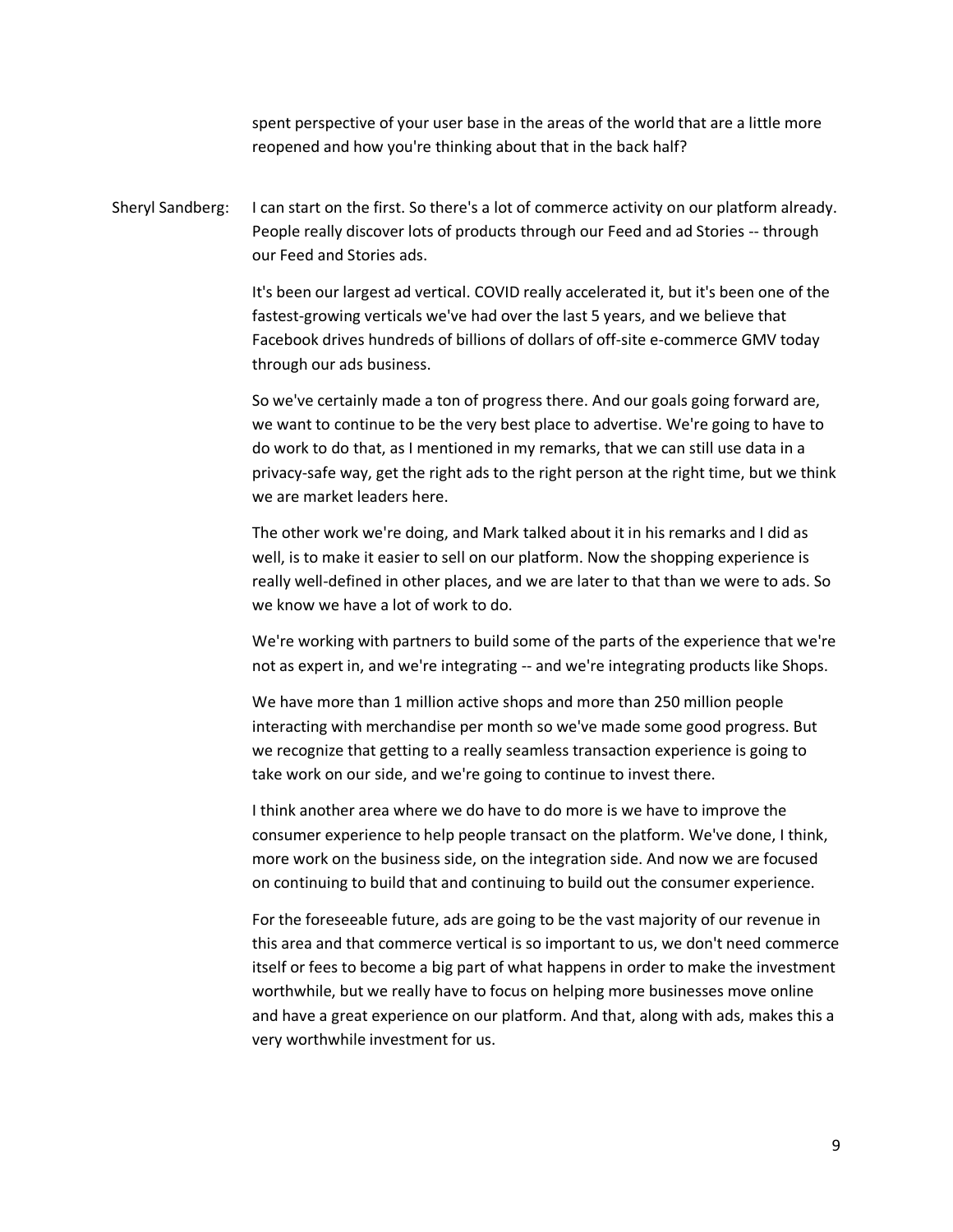David Wehner: Hey Brian, it's Dave. I'll take the second question. So I think broadly, what we're seeing is just engagement trends that are going back to a more normalized level. So if you think about the past year, it's been pretty noisy because of COVID, in the first quarter of 2020, we saw a significant increase in engagement as a result of the pandemic, and we've seen some of those trends subside as the year progressed and we saw gradual phase down of lockdowns. I don't think anything hugely dramatic, but it's certainly something that we're seeing in the engagement trends. And that's one of the factors that's playing into price being a bigger driver of growth on the revenue side because of the impression growth being lower. And I'd say, COVID is certainly a factor in that. On the revenue front, I think, there we're seeing continued strong demand with products and even -- and then we're seeing services spend come back. So I think that's kind of a quick landscape of what we're seeing with the COVID impacts. Operator: Our next question is from the line of Justin Post with Bank of America. Please go ahead. Justin Post: Great, thank you. Maybe one for Mark and one for Dave. I think there's been some questions on engagement just because you see the strong growth of things like TikTok or maybe Snap, but you've built some super platforms within Facebook with the Watch usage and Marketplaces. Could you comment on what you're seeing with overall engagement? And as people use these over -- new platforms, is it growing, time spent and other factors? And then the second question, maybe to Dave, any surprises with the iOS 14-5 update? And any comments on what you've seen with users who have already opted out of tracking before this update? Thank you. David Wehner: Justin, it's Dave. Yes, I can take -- I can take both of those. So yes, on the impression growth front, I think we're seeing a couple of factors. We talked about the COVID impact and the return to more normal levels, and that's affecting some of the impression growth. The second factor that we're seeing, and it kind of gets at some of your question, which is we're seeing really strong engagement on video, particularly internationally. And that's -- we're pleased with that. I'd point to a couple of examples there. I'd say Facebook Watch, we talked about the 1.25 billion users.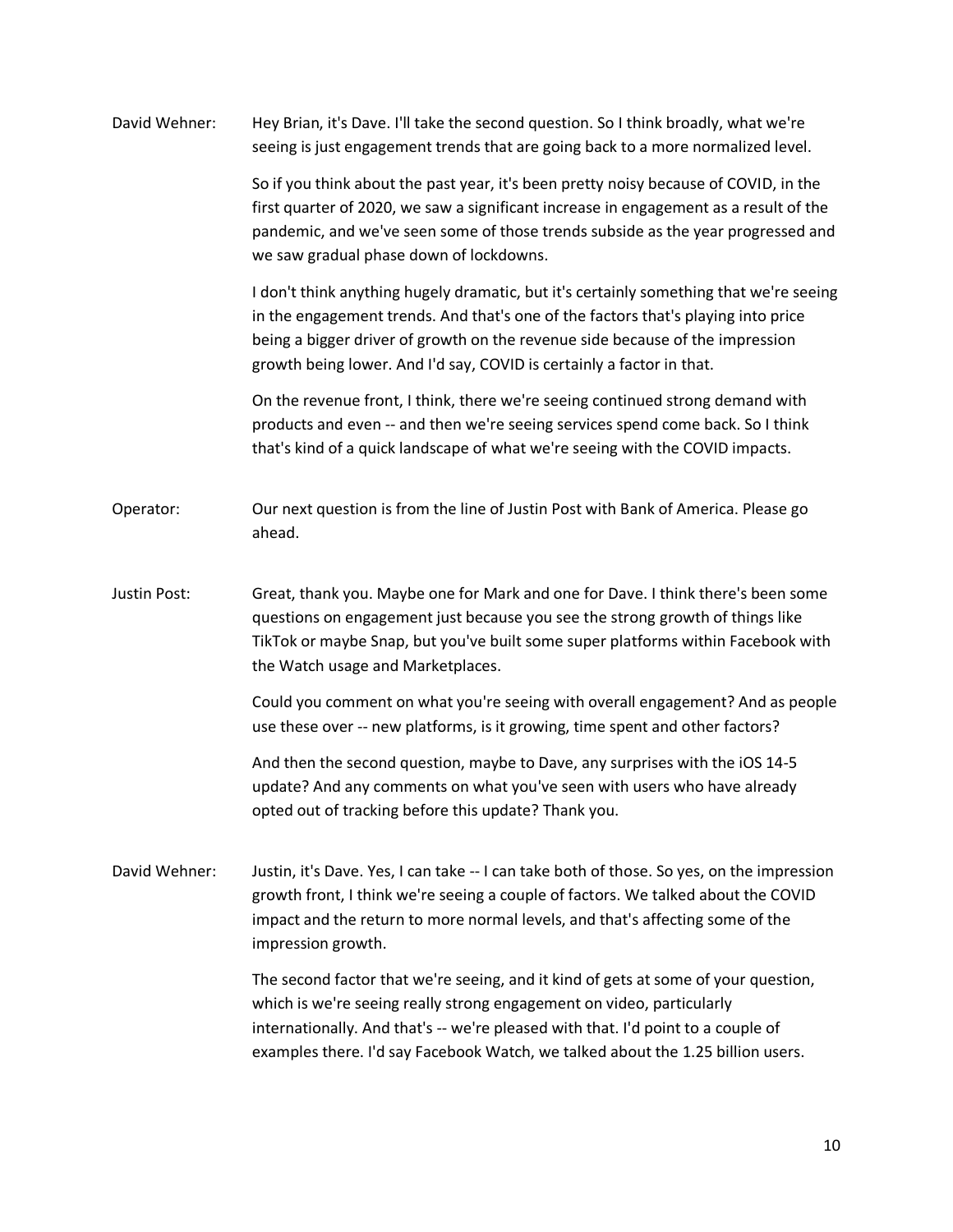Also, Reels is starting to get traction on -- and doing well on Instagram. Now video currently has relatively fewer impressions on a time spent basis. So that's playing into the engagement trends as well.

And then finally, I would say, we are seeing competition in News Feed from both our own video products and also other products as well. So that's factoring into it.

And then your second question was regarding any surprises with iOS 14.5. Look, I think it's really early. They just began rolling out the update. So it's sort of very, very low kind of penetration rates of the new OS at this point.

But a couple of things I'd say. We continue to be concerned about the impact that this update is going to have on the ability of small businesses to use their advertising budgets effectively.

That said, the impact on our own business, we think, will be manageable. We continue to expect it will be a headwind for the remainder of the year, but we're making encouraging progress, as Sheryl mentioned, on our own solutions to help advertisers navigate these changes.

And that includes helping advertisers work with the Apple API as well as our own approach to using aggregated data for targeting and measurement that we call Aggregated Events Management. So the goal there is really to maintain it in the long run, even improve performance with less data.

So -- and then I'd also add that just in addition to these mitigations, we're also just seeing very strong overall ad demand, which is contributing to a more positive outlook for 2021. And I would say, just overall, the impact of these -- the specific iOS 14 changes are one element of some of the challenges with Apple.

But we think the impact of the Apple approach is really much bigger than this particular update around third-party data usage. Apple has a number of private APIs on hardware and software that advantage their own products and services in ways that are challenging, and we face that issue with -- in places like our messaging products and even with the hardware products we're launching.

So we generally don't think that this closed approach is the best one for the industry from an innovation perspective. Go ahead, France, next question.

Operator: Our next question from Doug Anmuth with JPMorgan. Please go ahead.

Douglas Anmuth: Thanks for taking the question. One for Mark. Mark, you highlighted the three areas where you're doubling down across AR and VR, commerce and then the creator economy.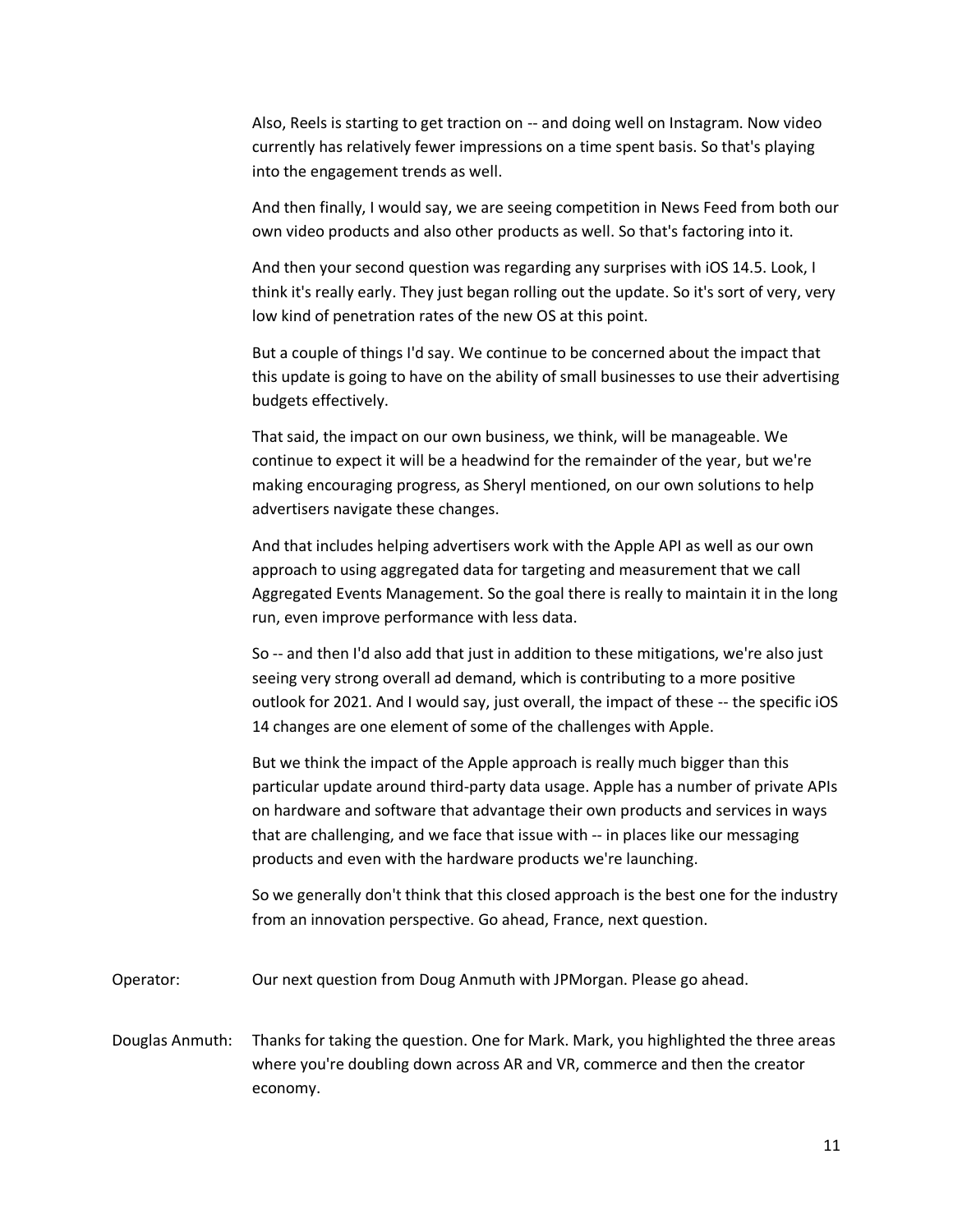Hoping you could talk about whether you view these efforts as helping Facebook control its destiny more as a platform, perhaps giving you more first-party data and whether they insulate you from other ecosystems over time? Thanks.

Mark Zuckerberg: Sure. I can talk about that. I think we mostly think about these things from the perspective of improving the experiences that we can build. So augmented and virtual reality, I have thought about for a long time because I think that it's sort of the holy grail of delivering a sense of presence and the type of social experiences that you would want to build.

> So right now, and I guess for the whole history of the company, we've been constrained to a web browser, and now, in some cases, this increasingly restrictive mobile app rules.

But I think that this future environment where you're going to be able to feel like you're really present with someone else, that's going to be really powerful. And it's going to unlock a bunch of experiences that we wanted to build for a long time, and that's what I'm really excited about.

Similarly, on the commerce side, I mean part of this is motivated by wanting to help out small businesses and different businesses sell more across our platform. And a lot of it is also just about making the consumer experience better, right?

So right now, a lot of times, you'll click on an ad, you'll see an interesting ad, and it'll take you to a website, and the website won't necessarily have full context on who you are, the payment experience will be clunky in doing that.

And there's just an opportunity, I think, to make that all a lot more seamless. And when it is seamless, it bolsters a better experience for the people using it, but then it also converts better for the businesses and performs better.

So I think the way we're going to approach this is largely from starting with having built out this very robust ad system and then just basically working our way down the experience from there. So making it so businesses and creators can have shops and -- but the ads can then link into Shops and have a native shopping experience.

And then over time, we will also increasingly, as our payment systems get better and better and more people have credentials on file, I would imagine that -- that going all the way through the funnel will become an increasing part of what people do, and that will both be a better experience for consumers and convert better for businesses.

Similar story on the creator side. Here, our main goal is not necessarily that the creator economy is a major business by itself. But if we become the best place for creators to make a living, then I think that's going to mean that there's better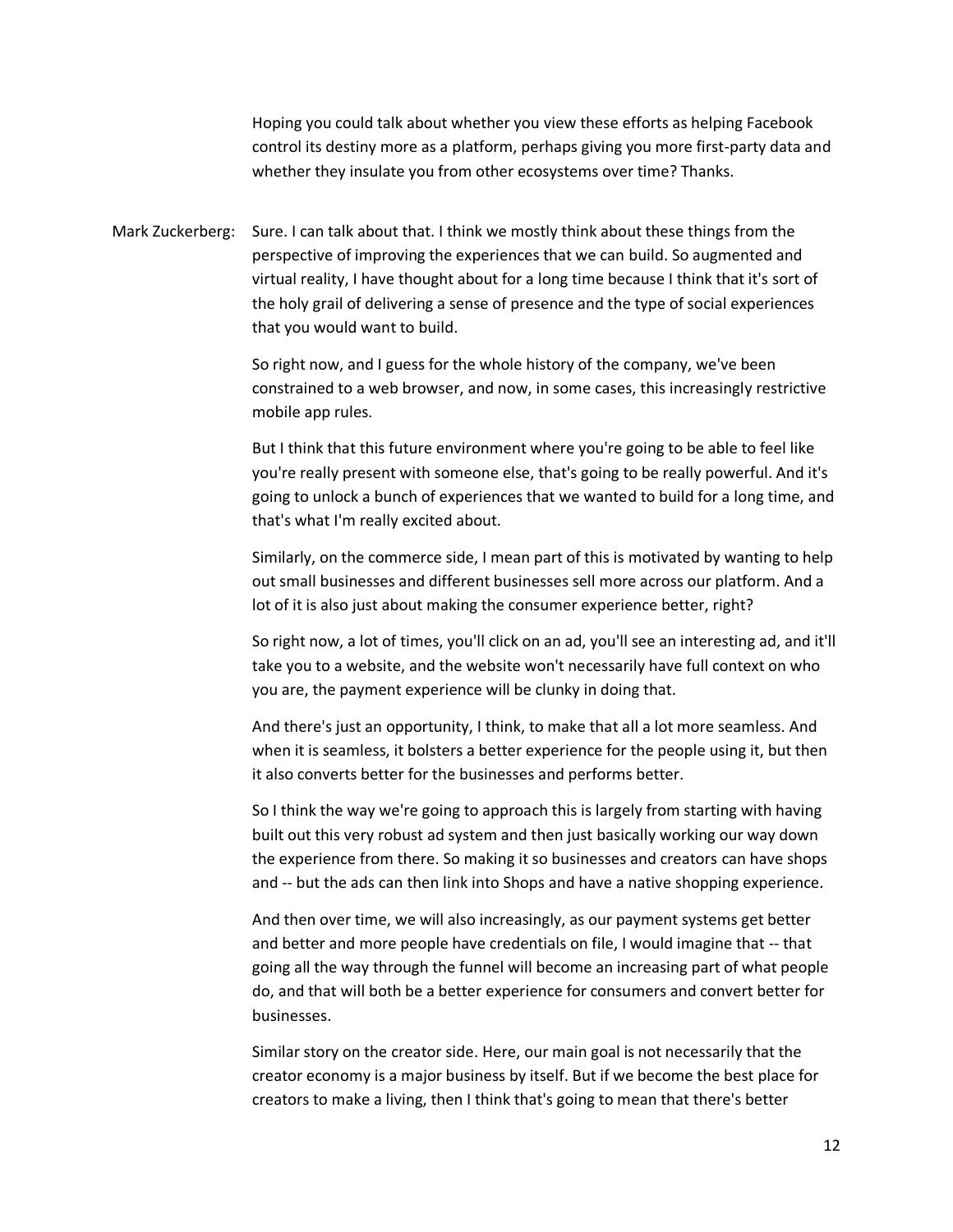content across the services and better opportunities for community building and engaging people, and that's what we care about.

But of course, if there's more engagement and if creators are finding that there are good opportunities to monetize, then they'll engage more with our business products, too, and there will be some opportunity there.

But -- so I kind of think about all this stuff from the perspective of improving the products. And I think that, that's going to lead to a lot of benefits for all of the stakeholders over the next several years.

- David Wehner: Thanks, Mark. France, you can we can go ahead and go to the next question.
- Operator: Our next question is from the line of Ross Sandler with Barclays. Please go ahead.
- Ross Sandler: A question for Mark. So this -- I think recently this week, there were congressional hearings on this concept of algorithmic amplification or how algorithms on Facebook or Instagram surface content to kind of maximize engagement. And sometimes that means some of the more controversial content is what gets surfaced.

So first off, is that a fair characterization? And if you guys were forced to maybe change up the way all these algorithms work, what might -- what kind of impact will that actually have on engagement?

I think, 10 years ago the News Feed was kind of the whole story, but now we're talking about many different areas within the app. So how much is from this algorithmic-driven content versus utility style engagement like going into Messenger or going into Marketplace or something that's just kind of an everyday behavior? Thanks a lot.

Mark Zuckerberg: Sure. I can start taking this, and then Wehner, you can jump in if you want to add anything. Overall, I think that the narrative that you are pointing to is dramatically overstated by critics. We do not optimize our systems to increase the amount of time spent in News Feed.

> I explicitly do not give our News Feed team or the Instagram feed team goals around time spend. Our belief is that if we build a product that is more valuable, then people will engage more, but you should start by trying to build something that's more valuable, not by trying to increase the time that people are spending.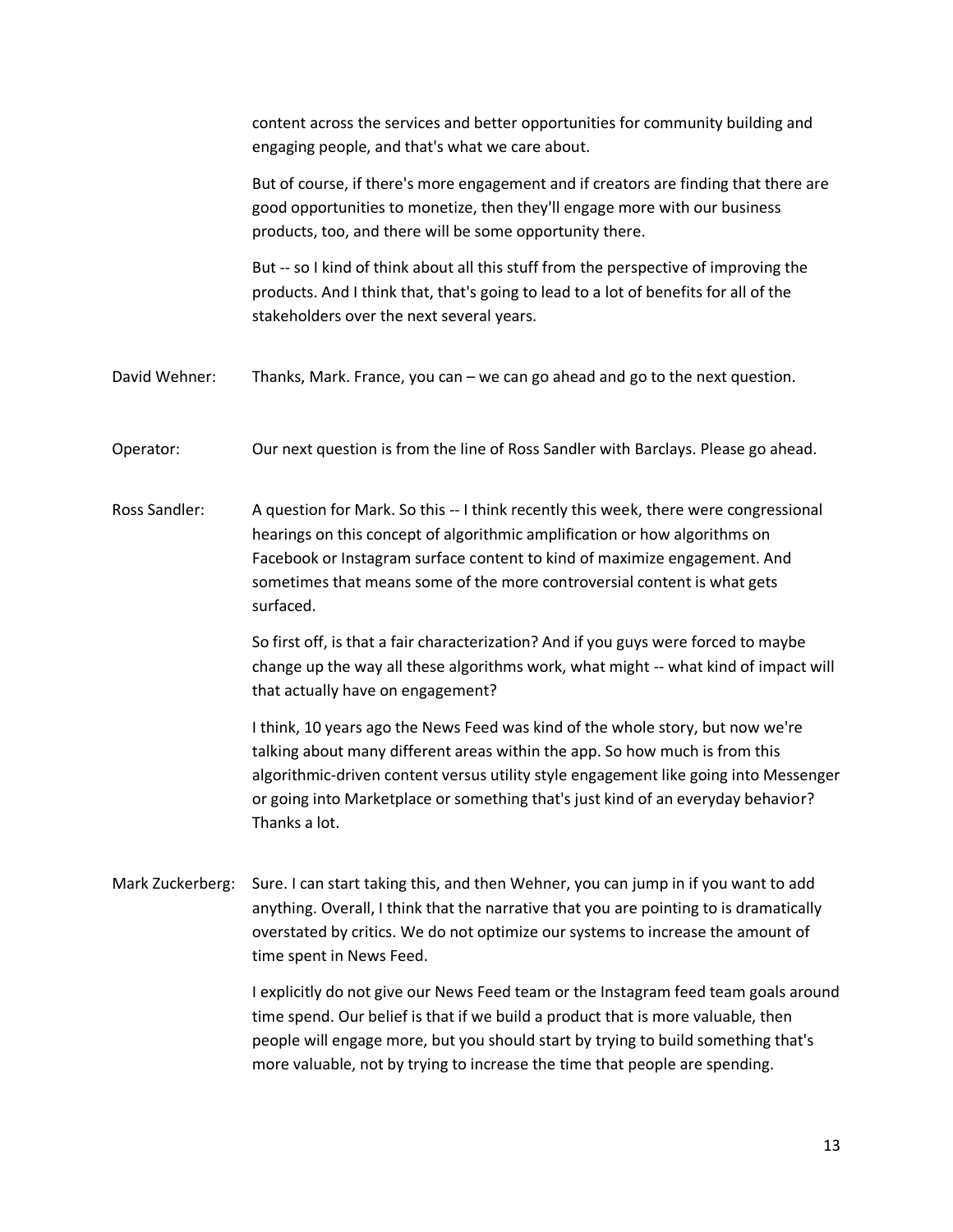So we've done that for years, and I think it's yielded good results. So from that perspective, I know that what you're saying is something that -- that some folks like to throw around and say.

But I actually think that the more that different regulators or other folks dig into this, I actually think that our practices here are quite robust. And we don't want extreme -- extremist content or any of that stuff on our services. So if anything, to the contrary of trying to promote that, we go out of our way to try to reduce that.

And I think that, contrary to what a lot of these other folks say is it is actually in our business interest to reduce it because people don't like it, right? I mean, consumers don't like it. Advertisers don't want to be near it.

So I don't actually think that this kind of narrative about the company is accurate. And we've tried hard to dispel it. I don't think we've been super successful at that. We will continue trying to work on that. But just to kind of be clear about how I see things, that's the basic download.

I think News Feed is still a huge part of the products and the home feed in Instagram. But increasingly, Stories is a big deal in Instagram, a lot of people are using Explore and IGTV. Video and Watch on Facebook are quite big.

And as you say, a lot of people spend a lot of their time and attention in messaging apps and private interfaces like that as well. So, I think there are a lot of different things that people are doing across the services. But Wehner can jump in with any more color on that, that he wants to add.

David Wehner: I mean, the only thing I'd add to yours, Mark, is that, I think more than anyone else in the industry, we invest on the safety and security side to sort of keep bad content off the site before it gets ranked and put into what people see.

> So we've got 35,000 -- over 35,000 people on the safety and security side. We've got the most robust set of content policies out there.

We do a quarterly call, public call around our content review process and procedures. So I think that on the front, before it even gets into the algorithm, I think we really do more than anyone else in the industry on the safety and security front to prevent things like misinformation and a bad content going into the system in the first place.

Operator: Our next question is from the line of Youssef Squali with Truist Securities. Please go ahead.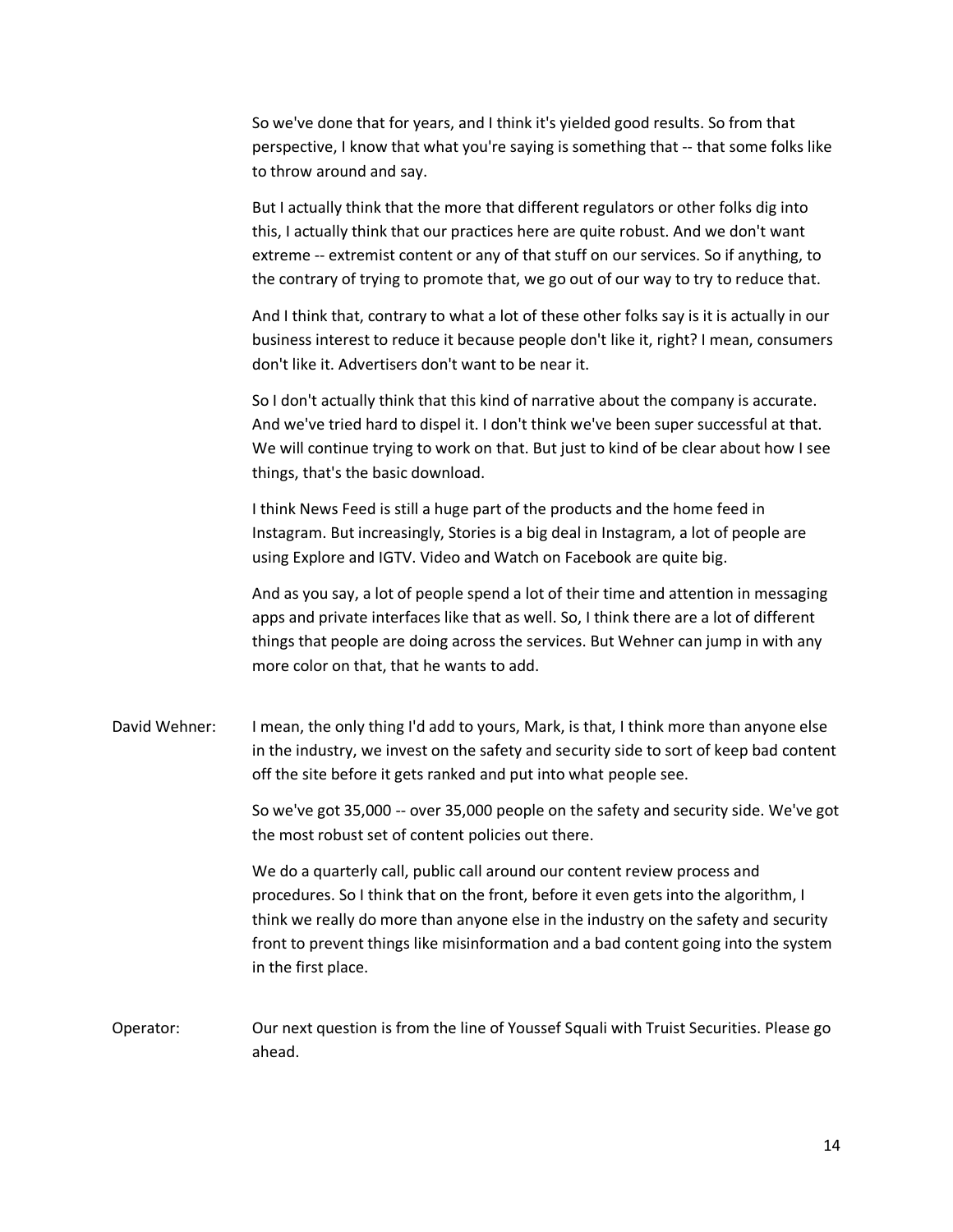| Youssef Squali:  | Great, thank you very much. I have a two-part question on VR for Mark. Mark,<br>you've been talking about VR for a long time now, every -- basically every quarter. I<br>was just wondering what happened this particular quarter that's compelling you to<br>want to double down on virtual reality?                                                                                                                               |
|------------------|-------------------------------------------------------------------------------------------------------------------------------------------------------------------------------------------------------------------------------------------------------------------------------------------------------------------------------------------------------------------------------------------------------------------------------------|
|                  | What was the realization this quarter that maybe made you want to do that? And I<br>guess more importantly and related, is there a need for Facebook to perhaps want<br>to own a studio or maybe a series of studios to accelerate the rollout of content<br>which should help drive adoption because the other friction point is price, and<br>you've already lowered the unit to \$299, which is a very compelling price? Thanks. |
| Mark Zuckerberg: | I can start with this, and then Wehner can jump in on the second point, if you want<br>to add anything. In terms of what changed, I think the big piece here is that Quest 2<br>is doing quite well. I don't want to overstate it because I think compared to<br>platforms that are kind of large, massive successes today, it's still, obviously, on the<br>small end.                                                             |
|                  | But there's been a very real inflection in terms of adoption and engagement that<br>we're seeing with Quest 2. It feels like there's something about the quality bar that<br>we hit and the price that we hit and the fact that we're able to do that in a wireless<br>form factor. But I think it's just -- first of all, it's going to be really hard for anyone<br>else, I think, to meet those different attributes.            |
|                  | Some other folks might try to ship something that they claim is higher quality but<br>has a wire. And I just don't think that consumers are going to want to go for that. So<br>we'll see how all of that plays out.                                                                                                                                                                                                                |
|                  | But I also just look at how the team is executing and the products that we have in<br>the pipeline. And I want to make sure that we can really go all in and deliver this.<br>But I do admit Quest 2 has been a meaningful step up from Quest 1 in terms of the<br>progress that we're seeing.                                                                                                                                      |
|                  | And content is definitely a part of this. And we have a team internally that's focused<br>on both first party, I guess it's all first-party, second-party and third-party content<br>and making partnerships with studios.                                                                                                                                                                                                          |
|                  | And that certainly is a big part of this. I think Quest has, I think, by far, the best<br>lineup of VR content. And I think the road map of what's ahead is even more<br>exciting, some of the stuff that's coming over the next few years.                                                                                                                                                                                         |
| David Wehner:    | Yes, Mark, I wouldn't have much else to add other than to just say that we've<br>repeatedly called out investments in FRL. Facebook Reality Labs is one of the major<br>investment drivers in our expense outlook.                                                                                                                                                                                                                  |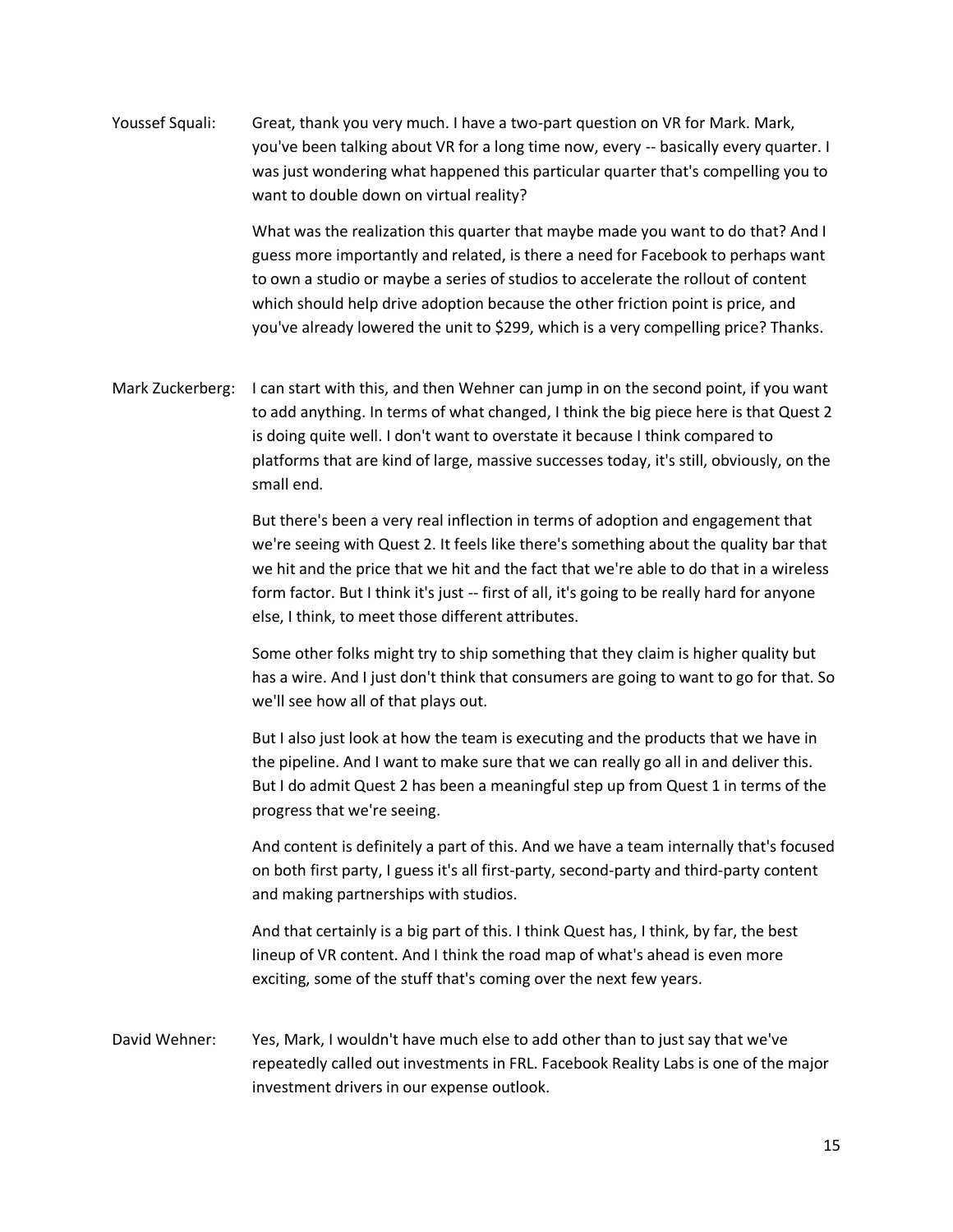So it's not the first time that we sort of put a spotlight on that. It's been an ongoing investment area. And studios, as Mark said, and content is an important part of that. France, we can go to the next question.

Operator: Our next question is from John Blackledge with Cowen. Please go ahead.

John Blackledge: Great, thanks. Two questions, one on the AR/VR. Mark, as you're building and investing in the platform, when do you expect AR and VR to be more widely adopted? What ultimately drives the fast pace accelerating consumer adoption?

> And then the second question for Dave. Cost growth was lower than expected in 1Q. You slightly raised full year at the midpoint. Anything there that you could call out? Thank you.

Mark Zuckerberg: So, I can talk about the first piece, and then, Dave, maybe you can take the second piece. In terms of when these platforms will be more adopted, I think a lot of it is about form factor and use cases.

> I mean Quest 2, I think, is -- we kind of hit a key point, but I think there's still further that we want to go on the form factor of that. But I think the wireless part is key.

So I'll just say that again. So I think that there's a lot that you can do in terms of getting products that might have better graphics or something. But with a wire, it really hurts the sense of immersion because you don't want to have like a wire wrapped around your neck while you're doing all this stuff.

But the other big piece is the use cases, which is why I called out in my remarks in the beginning that one of the promising signs that we're seeing is that it is expanding out beyond games.

Now it's still primarily games. But when we started on this journey, a lot of the reason why I said that I thought it made sense for us to invest in this is because I expect virtual and augmented reality to be some of the most social platforms that get built.

And the fact that a number of the most engaging experiences on the platforms today are social and a lot of the top games are social, I think, is really promising. But also seeing things in terms of productivity (inaudible) and like I mentioned, it's just really promising that you're seeing the early signs of this becoming a broader platform.

So there's -- again, I don't want to overstate any of this because it's all quite early still, and all these things need to develop out, but those are very promising signs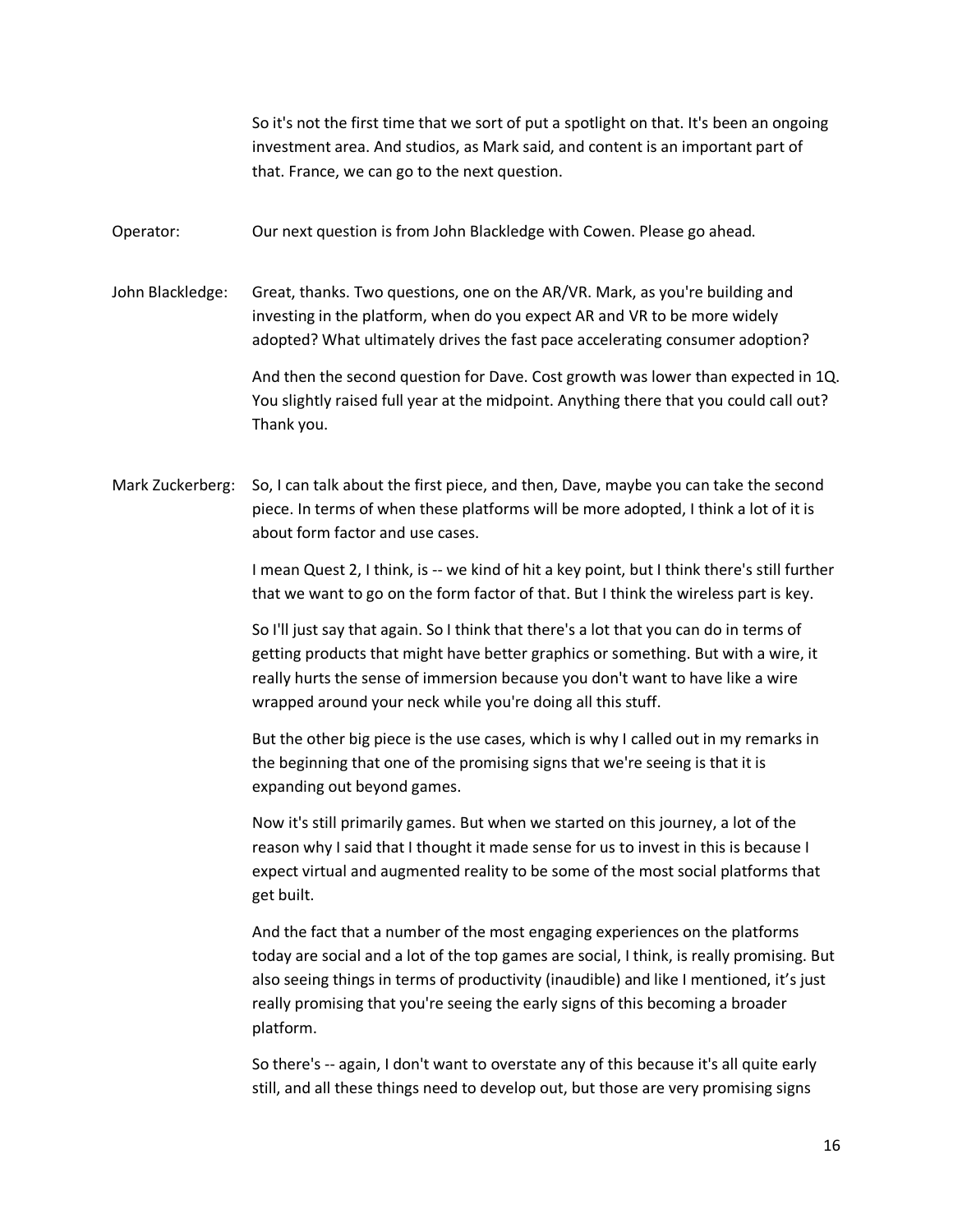from my perspective. And as those keep on developing out, then I think the platforms will be broadly applicable to more people.

And then the other thing I'd say is that we haven't really even gotten there on AR yet, right? I think virtual reality, the form factor constraints, I think, are a little less than what you're going to have an augmented reality, where in virtual reality, I think you need to get to a high-quality wireless experience.

In augmented reality, you're going to really need a pair of glasses that look like normal looking glasses in order for that to hit a mainstream acceptance.

And that, I think, is going to be one of the hardest technical challenges of the decade, it's basically fitting a supercomputer in the frame of glasses. So I'm -- I find that a very exciting problem to work on, and I think that once that's achievable, the potential on that is going to be quite big.

David Wehner: And then, John, it's Dave. Just on the Q1 total expenses, I called out some of the items in my comments. But I think you've got a couple of factors. One was marketing spend was relatively lower compared to Q1 of last year, or growth was lower.

> And then also, we had a bad debt expense that, I think, was not unique for Facebook. I think you see this in some other companies as well that we took in Q1 of last year related to our expectations on collectability around COVID. So that's factoring into some of the compares on the growth rates as well.

And then as you look at the remainder of the year, a couple of things. One is the strength of the business, in general, is giving us confidence, and we're looking for areas to invest more.

So we're continuing to invest in research and development across the priorities that Mark outlined in his comments. And then as well, we'll see a pickup in things like marketing in the remainder of the year.

So that's what's driving the acceleration of expense growth as you look forward. And then the COVID compares are a little bit - there's just different expense lines that COVID impacts. So, it's a little noisy from that as well. France, you can go to next question.

Operator: Thank you, our next question is from Lloyd Walmsley with Deutsche Bank. Please go ahead.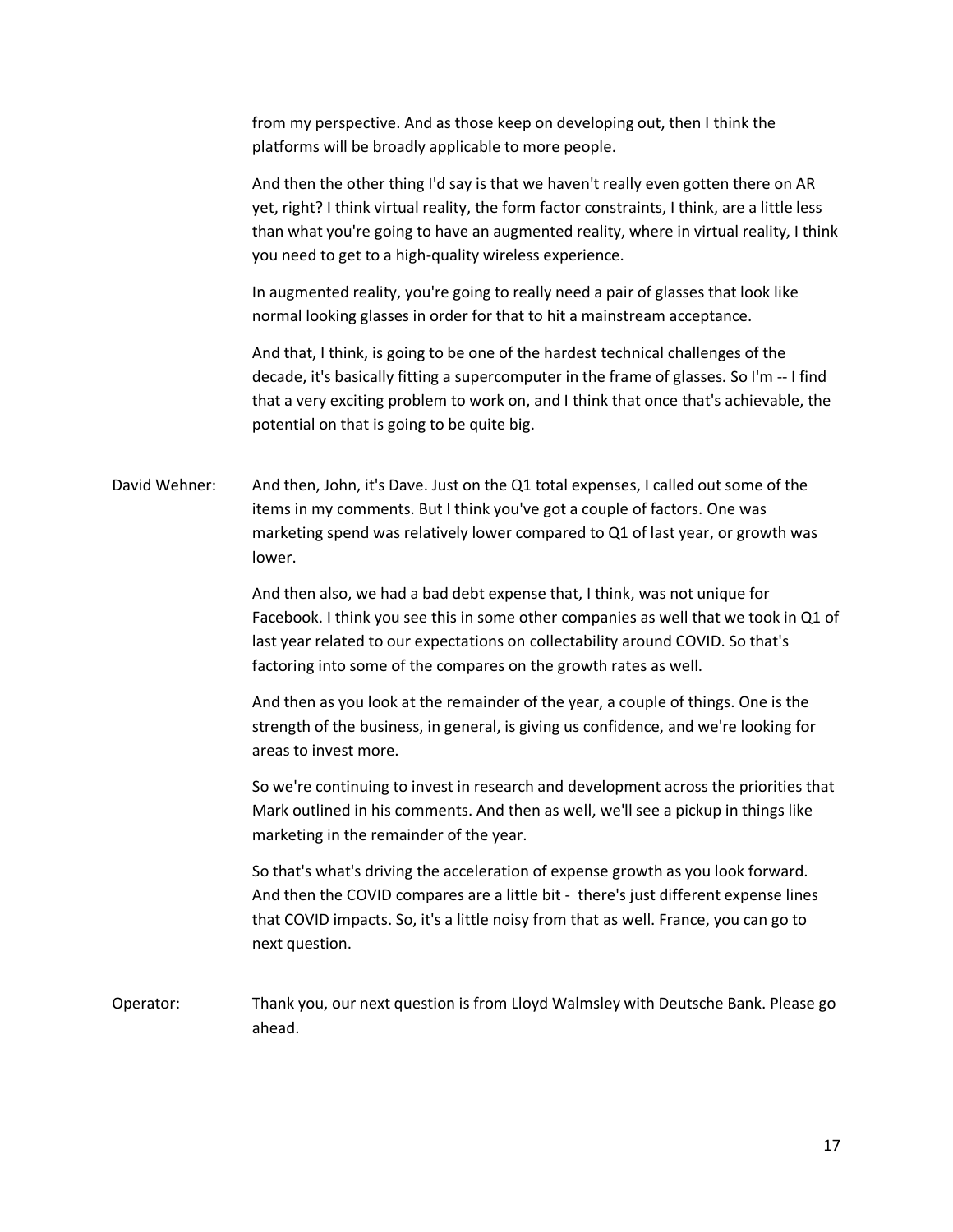Lloyd Walmsley: Thanks. Two questions. First, Sheryl, in the past, you've talked about advertising being kind of a relative ROI game.

> So when you think about the shift from iOS changes, perhaps going from like an operational short-term headwind to potentially a tailwind as other outlets for advertising lose ROI on a relative basis, like is that something that happens in months, in quarters, in a year? Like talk about how you see that potentially evolving?

And then second one, Sheryl, you also talked about starting to invest more in building out the consumer experience on the shopping side. So maybe you can just walk us through some of the things you think Facebook can uniquely bring into ecommerce that might make for a newer, better user experience? Is that AR/VR? Is that -- what are some of the things that could really make Facebook stand out for consumers on e-commerce?

Sheryl Sandberg: Yes. On the first, the relative ROI, you're exactly right. People are going to advertise. They're going to advertise on TV, on radio, on billboards, on different online platforms, and they're looking for relative ROI.

> That means if signal goes down and it goes down everywhere, we're competing differently. Our goal is to make sure that we can still do personalized ads. We do think that our relative competitive advantage has been that our ads are more personalized.

And that's really important because as in some of the examples I shared, most small businesses - the yoga studio in Detroit can't afford to advertise to everyone in Detroit, much less everyone in Michigan, much less everyone in the U.S. And so advertising using -- who lives there and who's likely to be interested in yoga and meditation is really important.

We believe we will still be relatively better positioned. Virtual -- Based on -- not all players, right, because we're not running the platforms, but based on many, we're still going to do better at that than a lot of digital players. We're still going to do better at that than TV or radio.

But when signal goes down, we're going to have to rebuild that capability, and that's what I talked about. In terms of the timing you asked specifically, we really don't know. The iOS 14 changes are really new. Regulatory changes that might happen at a state level or a global or a regional level or a national level haven't happened yet.

So we'll have to see. And I don't have a real sense of what those changes will be, what their impact will be right now. But we are very focused on competing for those ad dollars and doing it as well as we can.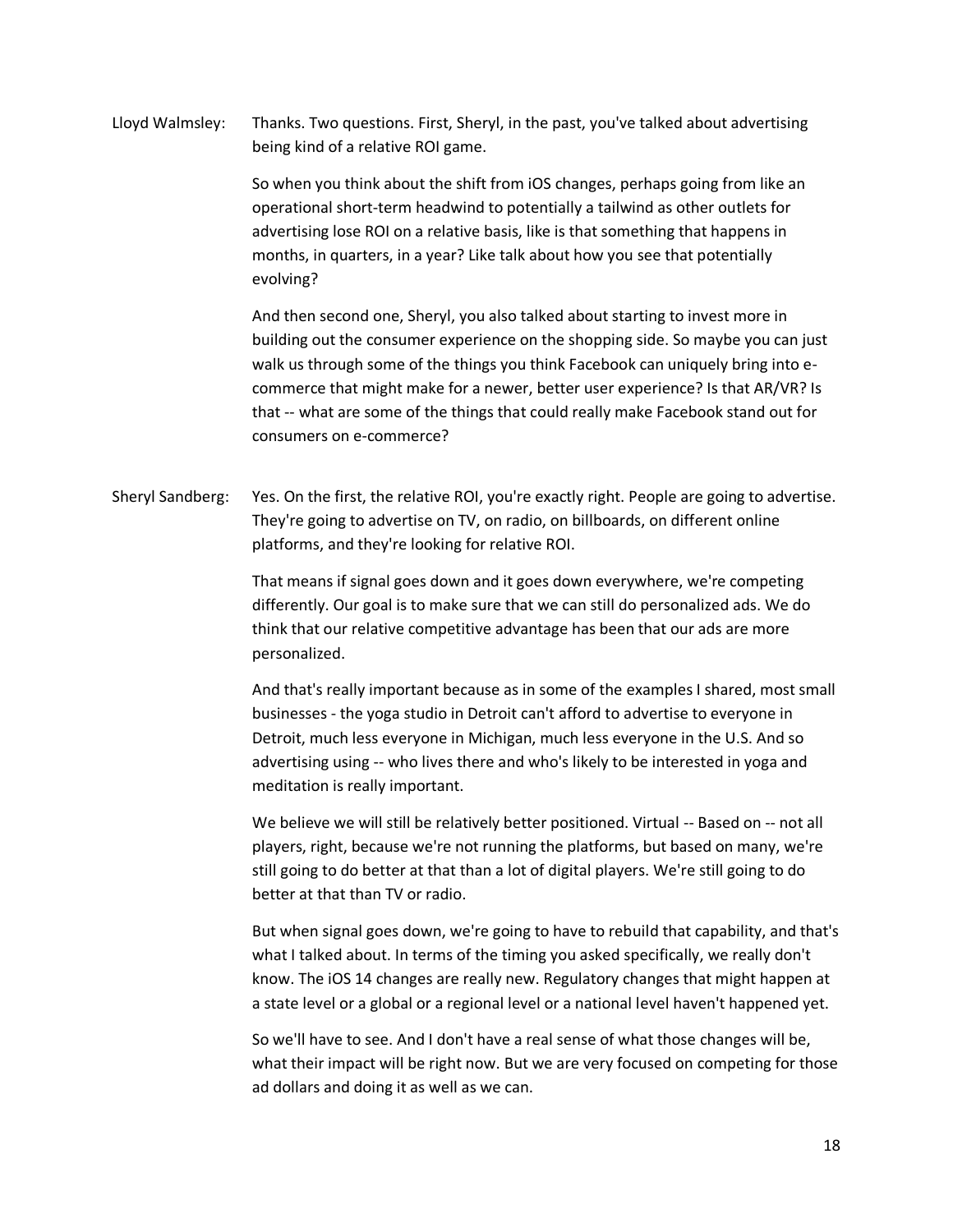In the consumer experience on the shopping side, where we are right now is we launched the shop -- a lot of the shopping tools, and we've had broad business adoption, and that's been good.

We don't offer the full suite of tools that a lot of other places do. But more and more, we have shops functionality that people are adopting. We really need to work on the consumer side of the experience.

I do think we have a unique opportunity there. You asked again, like what is our -- I think – this is my language, not yours, but I think you were asking like what is our sustainable competitive advantage here. We have a lot of people doing a lot of activity. We increasingly have people looking for products. We increasingly have people finding products.

And so we've always been strong at the top of the funnel. Can we move people down the funnel? We think we can. But that's going to take work, and it's also going to take some time for people to get used to that.

But in terms of the long-run competitive advantage, we have a lot of people looking for a lot of things, sharing a lot of things, and continuing to find things they really like. And so I'm very optimistic about our opportunity here, but it's going to take real work.

David Wehner: France, you can go ahead and go to the next question.

Operator: Our next question is from Colin Sebastian with Baird. Please go ahead.

Colin Sebastian: All right, thanks. Good afternoon. First, Mark, maybe as another follow-up on VR and AR and the connection or synergies you see between Reality Labs and the other priorities you mentioned around commerce, communications, and creation. I'm curious if those are collaborative initiatives internally, or are they still somewhat siloed as far as product plans and development is concerned?

> And then secondly, an area of connective tissue as well, I think, is unified payments. I'm just curious how important that will be to enable the shopping and transactions on the platform and what role that Diem and other digital currencies may play in that effort?

Mark Zuckerberg: Yes, they're good questions. I think right now, I think the trajectory of this is that when you are very early on in the platform, it's helpful to centralize a bunch of that development close together in the organization.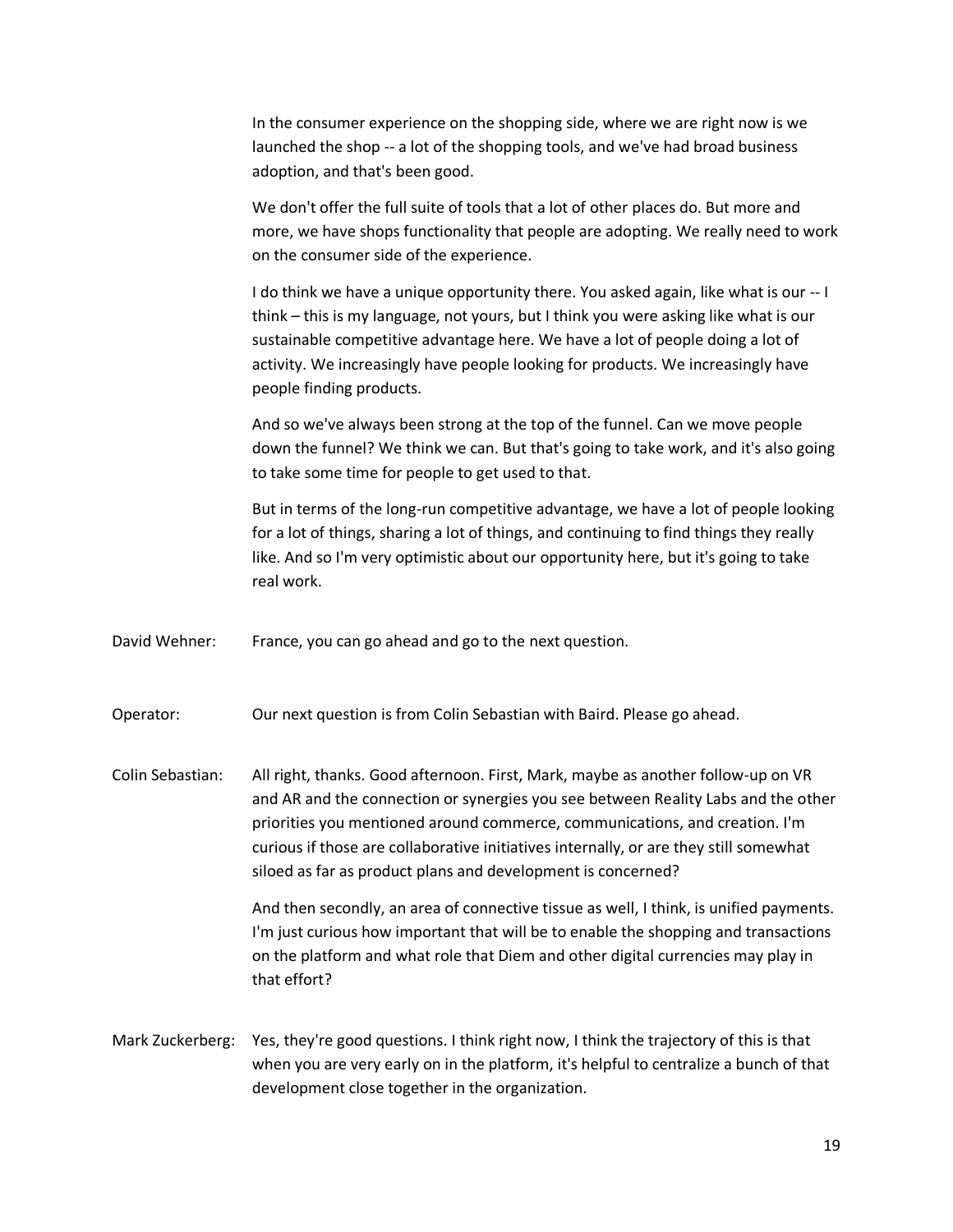But then as things start to build out and you want to get the full energy of the different app teams involved in building for this, then you want to decentralize it more.

So -- so right now, it's still more on the centralized side. But I'd say that over the next year or two, we're certainly going to federate more of that work out across the company and have more of the work that we do be building towards these different platforms.

And to your point on the other kinds of services that are important for commerce, payments, both things like Facebook Pay and eventually, hopefully, we'll be launching Novi and -- sorry, Diem soon, that, I think, is going to be a pretty big thing, too.

And that's very important for all the reasons that you're saying. Commerce, across all these platforms, is going to be very important. And certainly in a platform that we're building like this, we want to enable payments very easily to make it so that - the economics all work out for developers.

Deborah Crawford: Operator, I think we have time for one last question.

Operator: Very good. Our last question will be from the line of Michael Nathanson with Moffett Nathanson. Please go ahead.

Michael Nathanson:Thanks so much. I have one for Mark and one for Dave. So Mark, on the comments about the creator economy, I'm interested, given how many people are focusing on different parts of the creative economy, where do you see the opportunity? And what do you think you can be -- you could add as the biggest value add for creators that's not being done today?

> And then Dave, on pricing in the auction, I know that it's up because of the easy comparison last year. If you look at pricing on a two year stack, it's actually up nicely.

And over the years, you've been telling us pricing is going down because of mix shift by product and geographies. So can you give an update on what actually drove pricing maybe on a two year basis to be that much better than it's been on trend? So, thanks.

Mark Zuckerberg: I can start off by talking about the creator economy piece. I know there are a few important components here that creators need. One are the creative tools to be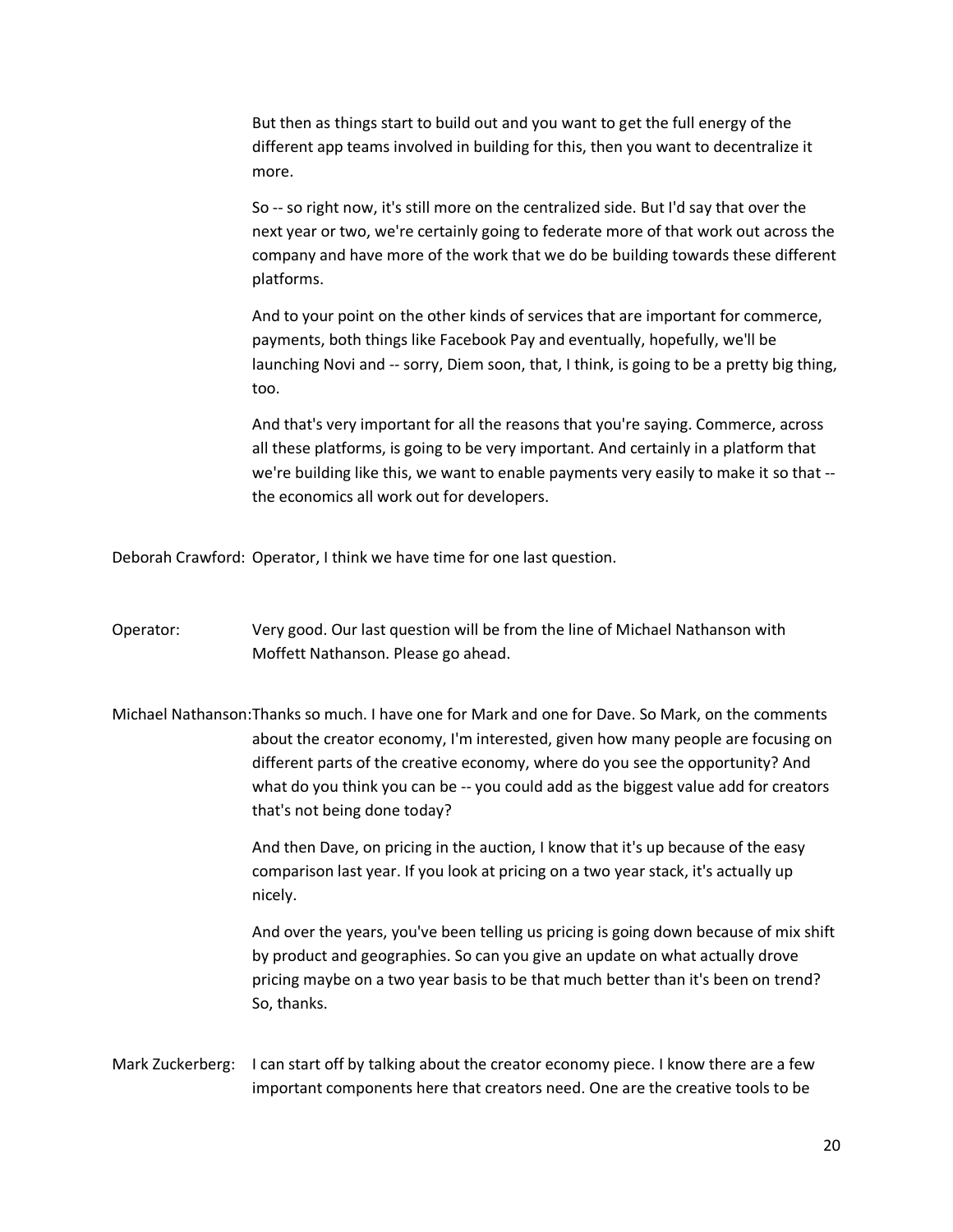able to share the full range of expression, right, so from any kind of writing, to audio, to video, to all these different mediums.

Then the second is connecting that work with a large audience of people and helping people find their audience and community. And then the third is monetization. And I'd say that we're probably strongest on the second two of those today. And I think we have creative tools, and we will invest more in building those.

But when it comes to helping people reach the largest audience or finding their specific audience, I think we are world-class at that. I think we're the best at that. And then in terms of monetization, I also think that as our business results show, we are very efficient at that.

And if we can put that to work for creators to help them make money from their work, then that can help achieve this goal of enabling millions of people to make a living through this kind of creative work.

So I think on those two pieces, especially on the monetization side and on the helping people connect with their specific community and getting as much distribution as possible, I think that we're going to do some really great and unique work to help a lot of creators out. And then we'll build out the broader suite of tools, too, but I think that those two places are really where we enter this from.

David Wehner: And Michael, I'll take the second question about pricing. I think the really simple story on pricing is that demand has just been higher than we expected for ads. And I think it's -- if you had to pick one vertical, it would be commerce that outperformed.

> But it's a -- and that dovetails nicely, obviously, with our commerce efforts. But it's really been a broader story than that. Really almost every vertical was very strong. I think we're still kind of -- we're still seeing recovery in some of the verticals that were weaker from COVID, like travel.

> But we're starting to see, I think, some signs of life there and in some other verticals that were negatively impacted by COVID. But really just strong across-the-board demand for ads has been what's driven it for us. I think the two year compare that you talked about is a helpful compare because there's a lot of noise in our yearover-year revenue growth rates when you look just at 2020 compared to 2021.

> And if you do sort of a two year compare, I think -- and looked at the year-over-year growth rates by quarter, I think we'd expect a more normalized rate of deceleration of growth, not -- not just all of the bouncing around from the weak quarters that we're going to have and then I think correspondingly stronger quarters as the year progresses from a compare basis into 2020. But yes, the simple story, advertiser demand, better than we expected.